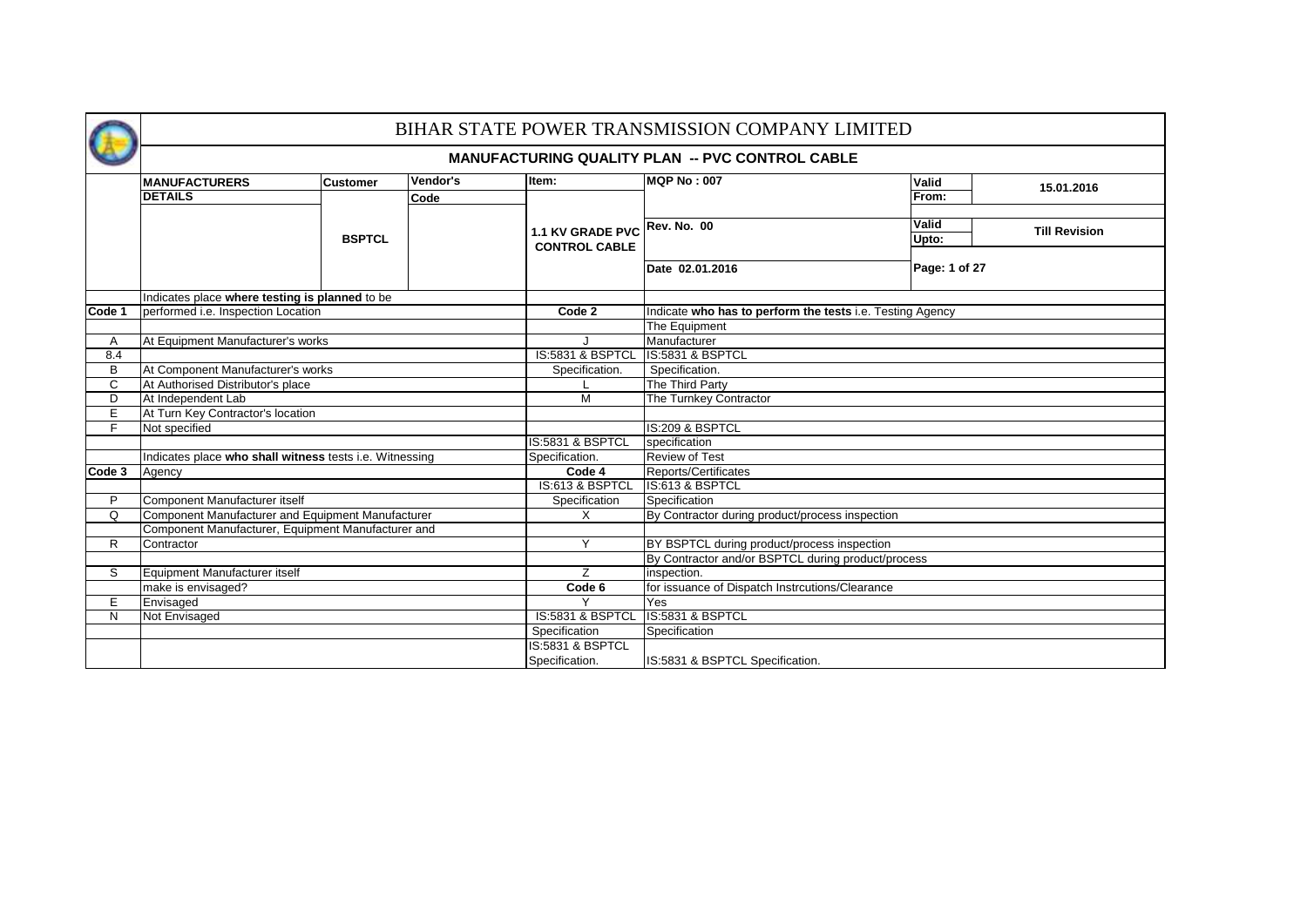|    |                                                                                                                                                                                                                                                                                                 |                 |                  |                                                 | BIHAR STATE POWER TRANSMISSION COMPANY LIMITED         |  |                |                      |  |  |  |  |  |  |
|----|-------------------------------------------------------------------------------------------------------------------------------------------------------------------------------------------------------------------------------------------------------------------------------------------------|-----------------|------------------|-------------------------------------------------|--------------------------------------------------------|--|----------------|----------------------|--|--|--|--|--|--|
|    |                                                                                                                                                                                                                                                                                                 |                 |                  |                                                 | <b>MANUFACTURING QUALITY PLAN -- PVC CONTROL CABLE</b> |  |                |                      |  |  |  |  |  |  |
|    | <b>MANUFACTURERS</b><br><b>DETAILS</b>                                                                                                                                                                                                                                                          | <b>Customer</b> | Vendor's<br>Code | Item:                                           | <b>MQP No: 007</b>                                     |  | Valid<br>From: | 15.01.2016           |  |  |  |  |  |  |
|    |                                                                                                                                                                                                                                                                                                 |                 |                  |                                                 |                                                        |  | <b>Valid</b>   |                      |  |  |  |  |  |  |
|    |                                                                                                                                                                                                                                                                                                 | <b>BSPTCL</b>   |                  | <b>1.1 KV GRADE PVC</b><br><b>CONTROL CABLE</b> | <b>Rev. No. 00</b>                                     |  | Upto:          | <b>Till Revision</b> |  |  |  |  |  |  |
|    |                                                                                                                                                                                                                                                                                                 |                 |                  |                                                 | Date 02.01.2016                                        |  | Page: 2 of 27  |                      |  |  |  |  |  |  |
|    | The MQP should be read in conjuction with BSPTCL specification and shall deem to include additional tests if any required as per the contract.<br>a.                                                                                                                                            |                 |                  |                                                 |                                                        |  |                |                      |  |  |  |  |  |  |
|    |                                                                                                                                                                                                                                                                                                 |                 |                  |                                                 |                                                        |  |                |                      |  |  |  |  |  |  |
| b. | BSPTCL specification shall include provisions of letter of Award, BSPTCL approved drawings /technical data sheet / BOM / test schedule /                                                                                                                                                        |                 |                  |                                                 |                                                        |  |                |                      |  |  |  |  |  |  |
|    | test procedure applicable to the specific contract.                                                                                                                                                                                                                                             |                 |                  |                                                 |                                                        |  |                |                      |  |  |  |  |  |  |
|    |                                                                                                                                                                                                                                                                                                 |                 |                  |                                                 |                                                        |  |                |                      |  |  |  |  |  |  |
| c. | In case of any contracdiction between the manufacturer's plant standards, this MQP and BSPTCL specification following precedence shall be followed :-                                                                                                                                           |                 |                  |                                                 |                                                        |  |                |                      |  |  |  |  |  |  |
|    | <b>BSPTCL</b> specification<br>ii) This MANUFACTURING QUALITY PLAN -- PVC CONTROL CABLE -- PVC CONTROL CABLE.                                                                                                                                                                                   |                 |                  |                                                 |                                                        |  |                |                      |  |  |  |  |  |  |
|    | iii) Manufacturer's plant standards                                                                                                                                                                                                                                                             |                 |                  |                                                 |                                                        |  |                |                      |  |  |  |  |  |  |
|    |                                                                                                                                                                                                                                                                                                 |                 |                  |                                                 |                                                        |  |                |                      |  |  |  |  |  |  |
| d. | It is the responsibility of the manufacturer to ensure that this document is readily available at their works, as well as at the works of their sub vendors in                                                                                                                                  |                 |                  |                                                 |                                                        |  |                |                      |  |  |  |  |  |  |
|    | order to avaoid any delay at the time of inspection.                                                                                                                                                                                                                                            |                 |                  |                                                 |                                                        |  |                |                      |  |  |  |  |  |  |
|    |                                                                                                                                                                                                                                                                                                 |                 |                  |                                                 |                                                        |  |                |                      |  |  |  |  |  |  |
| е. | The manufacturer shall ensure that their as well as their sub vendors control, metering & testing instruments are duly callibrated and should have<br>calibration certificates traceable to Indian/International standards. Caibration records should be available during inspection by BSPTCL. |                 |                  |                                                 |                                                        |  |                |                      |  |  |  |  |  |  |
|    | available during inspection by BSPTCL.                                                                                                                                                                                                                                                          |                 |                  |                                                 |                                                        |  |                |                      |  |  |  |  |  |  |
|    |                                                                                                                                                                                                                                                                                                 |                 |                  |                                                 |                                                        |  |                |                      |  |  |  |  |  |  |
| h. | Manufacturer shall show the approval of BSPTCL engineering for all contract specific type tests, including specific type tests if any as per the BSPTCL                                                                                                                                         |                 |                  |                                                 |                                                        |  |                |                      |  |  |  |  |  |  |
|    | specification at the time of final inspection.                                                                                                                                                                                                                                                  |                 |                  |                                                 |                                                        |  |                |                      |  |  |  |  |  |  |
|    |                                                                                                                                                                                                                                                                                                 |                 |                  |                                                 |                                                        |  |                |                      |  |  |  |  |  |  |
|    | All packing cases should be marked with BSPTCL LOA details, name of project, item description and Dispatch Instrcutions/Clearance number by which material has been cleared<br>for dispatch.                                                                                                    |                 |                  |                                                 |                                                        |  |                |                      |  |  |  |  |  |  |
|    |                                                                                                                                                                                                                                                                                                 |                 |                  |                                                 |                                                        |  |                |                      |  |  |  |  |  |  |
|    | One copy of test report, Dispatch Instrcutions/Clearance shall also be sent along with consignment.                                                                                                                                                                                             |                 |                  |                                                 |                                                        |  |                |                      |  |  |  |  |  |  |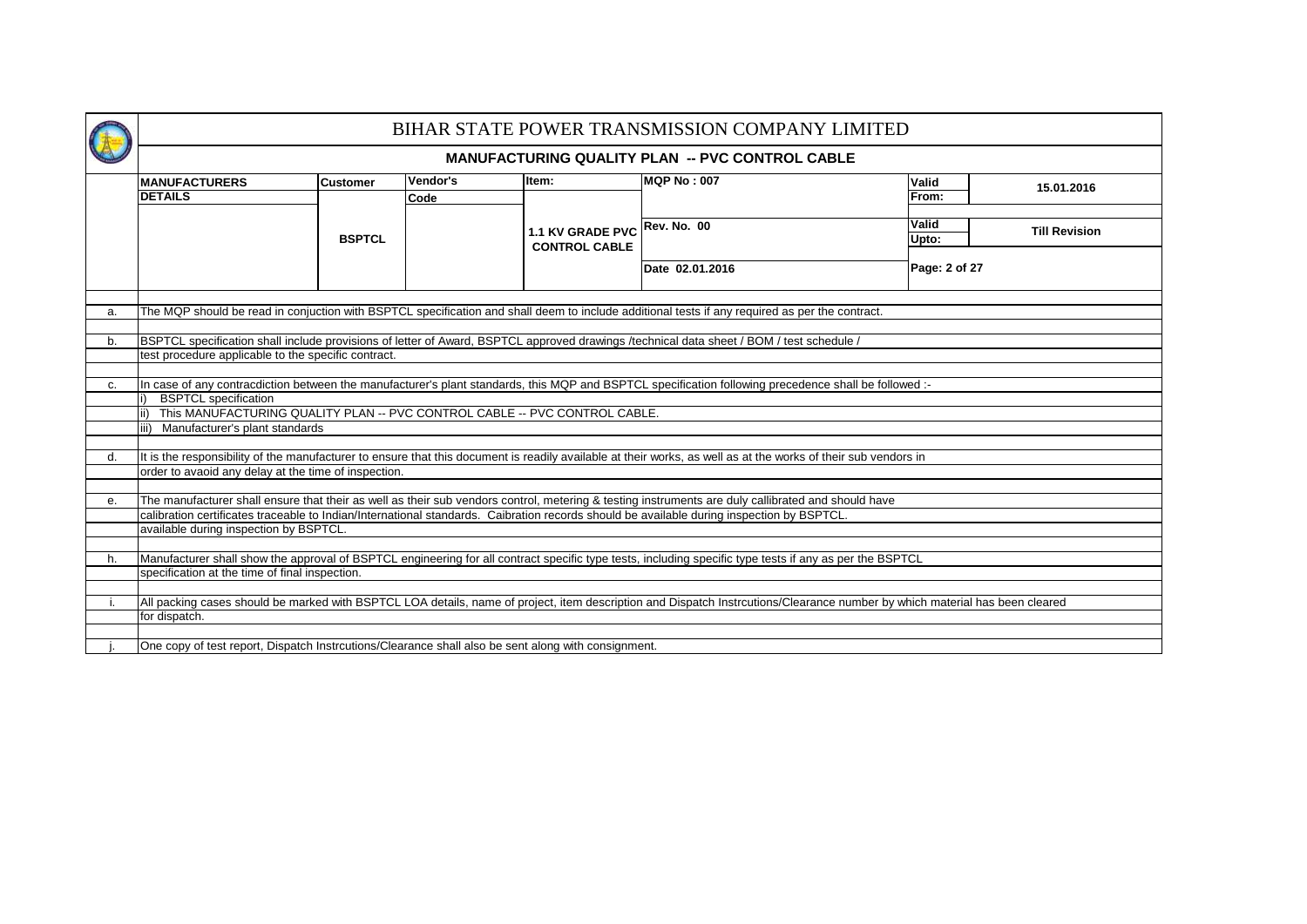k Inspection of spare items ordered by BSPTCL shall also be governed by the provisions of this MQP. Items if not governed under MQP shall be offered for inspection as per BSPTCL specification / Relevant-Indian / International Specification

l The manufacturer shall align their quality system and that of their sub vendors to the requirements of latest ISO 9000 quality standards in a time bound Manner.

m All raw materials where vendor approval is envisaged to be supplied from BSPTCL approved vendors.

n BSPTCL may review the effective implementation of the processes during the product inspection / process inspection in case any violation in process or process parameters are observed, the reason along with corrective & preventive measures shall be conveyed to BSPTCL within 2 weeks.

o The manufacturer shall adopt such a quality system/practice so as to ensure 100% conformity of all the input material as per technical specification/ standard requirements.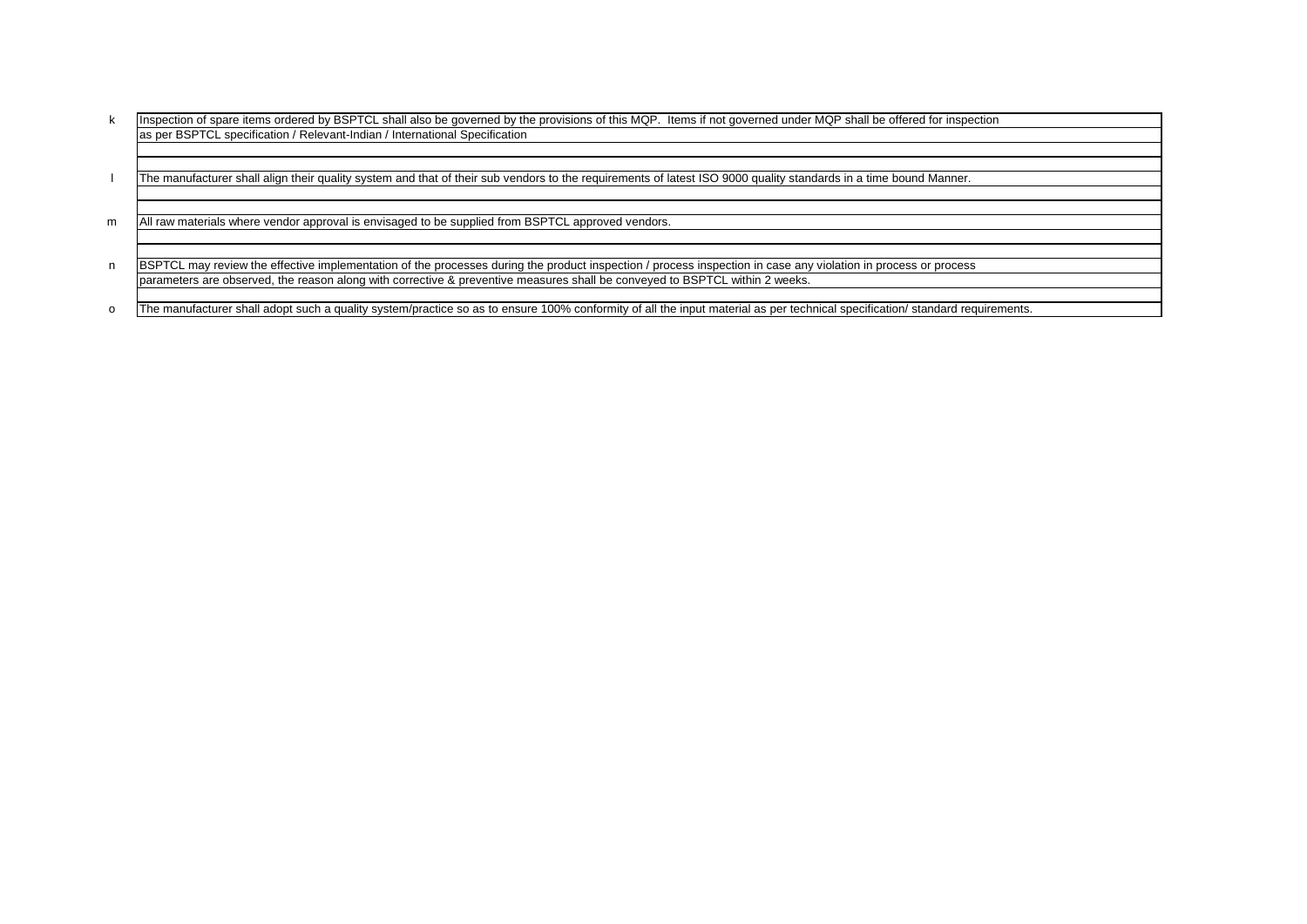

# BIHAR STATE POWER TRANSMISSION COMPANY LIMITED

|               |                                                                                                                                                            |                 |                 | <b>MANUFACTURING QUALITY PLAN -- PVC CONTROL CABLE</b> |                 |  |  |               |  |                      |
|---------------|------------------------------------------------------------------------------------------------------------------------------------------------------------|-----------------|-----------------|--------------------------------------------------------|-----------------|--|--|---------------|--|----------------------|
|               | <b>MANUFACTURERS</b>                                                                                                                                       | <b>Customer</b> | <b>Vendor's</b> | ltem:                                                  | MQP No : 007    |  |  | <b>Valid</b>  |  |                      |
|               | <b>DETAILS</b>                                                                                                                                             |                 | <b>Code</b>     |                                                        |                 |  |  | From:         |  | 15.01.2016           |
|               |                                                                                                                                                            |                 |                 | <b>1.1 KV</b>                                          |                 |  |  |               |  |                      |
|               |                                                                                                                                                            |                 |                 | GRADE PVC Rev. No. 00                                  |                 |  |  | Valid         |  | <b>Till Revision</b> |
|               |                                                                                                                                                            | <b>BSPTCL</b>   |                 | <b>CONTROL</b>                                         |                 |  |  | Upto:         |  |                      |
|               |                                                                                                                                                            |                 |                 | <b>CABLE</b>                                           |                 |  |  |               |  |                      |
|               |                                                                                                                                                            |                 |                 |                                                        | Date 02.01.2016 |  |  | Page: 4 of 27 |  |                      |
|               |                                                                                                                                                            |                 |                 |                                                        |                 |  |  |               |  |                      |
|               | p) All the Copper wire strands and galvanized steel wire/ strips are required to be tested for each sample drawn for acceptance tests                      |                 |                 |                                                        |                 |  |  |               |  |                      |
|               | q) Strips/ wire armouring following method (a) mentioned in relevant IS 1554(I) shall not be acceptable to BSPTCL.                                         |                 |                 |                                                        |                 |  |  |               |  |                      |
|               | For single core armoured cables, armouring should be of aluminium wire instead of galvanised steel wire/ strip.                                            |                 |                 |                                                        |                 |  |  |               |  |                      |
|               | s) The filler and innersheath shall be of non-hygroscopic fire retardant materials and shall be softer than insulation.                                    |                 |                 |                                                        |                 |  |  |               |  |                      |
|               | t) The manufacturer shall not offer repaired cables for inspection under no circumstances.                                                                 |                 |                 |                                                        |                 |  |  |               |  |                      |
|               | The contractor shall obtain the following test certificates from their subvendor for various raw materials for review by BSPTCL                            |                 |                 |                                                        |                 |  |  |               |  |                      |
|               | i) Chemical composition of Copper wire/rod.                                                                                                                |                 |                 |                                                        |                 |  |  |               |  |                      |
|               | ii) Purity of Zinc                                                                                                                                         |                 |                 |                                                        |                 |  |  |               |  |                      |
|               | iii) All the test results of the tests carried out by their sub vendor on copper wire rod/ copper wire/XLPE Compound for insulation, PVC Compound.         |                 |                 |                                                        |                 |  |  |               |  |                      |
|               | for inner and outer sheath and galvanised steel wire/ strips.                                                                                              |                 |                 |                                                        |                 |  |  |               |  |                      |
|               | The cable ends shall be properly sealed with PVC/ rubber caps and secured with the help of U nails on the side of one of the flange using galvanised steel |                 |                 |                                                        |                 |  |  |               |  |                      |
|               | wire at three locations 75mm apart or more covered with PVC Adhesive tape.                                                                                 |                 |                 |                                                        |                 |  |  |               |  |                      |
| w)            | The following test facilities/ calibration certificates shall be available at contractors work.                                                            |                 |                 |                                                        |                 |  |  |               |  |                      |
|               | Calibration of all testing and measuring equipments.                                                                                                       |                 |                 |                                                        |                 |  |  |               |  |                      |
| $\mathsf{ii}$ | <b>Standard Resistance.</b>                                                                                                                                |                 |                 |                                                        |                 |  |  |               |  |                      |
|               |                                                                                                                                                            |                 |                 |                                                        |                 |  |  |               |  |                      |
|               | conductor line with clause 6.1.2.2 of IS 8130-1984.                                                                                                        |                 |                 |                                                        |                 |  |  |               |  |                      |
|               | In addition to the requirement indicated at serial no 14.1.1 (v) the manufacturer shall get verified the length of 10% of the drums offered by rewinding   |                 |                 |                                                        |                 |  |  |               |  |                      |
|               | irrespective of the sizes at the time of final inspection. If by rewindin Specification Specification                                                      |                 |                 |                                                        |                 |  |  |               |  |                      |
|               |                                                                                                                                                            |                 |                 |                                                        |                 |  |  |               |  |                      |
|               | otherwise the lot will be accepted with the modification of declared length of original drums.                                                             |                 |                 |                                                        |                 |  |  |               |  |                      |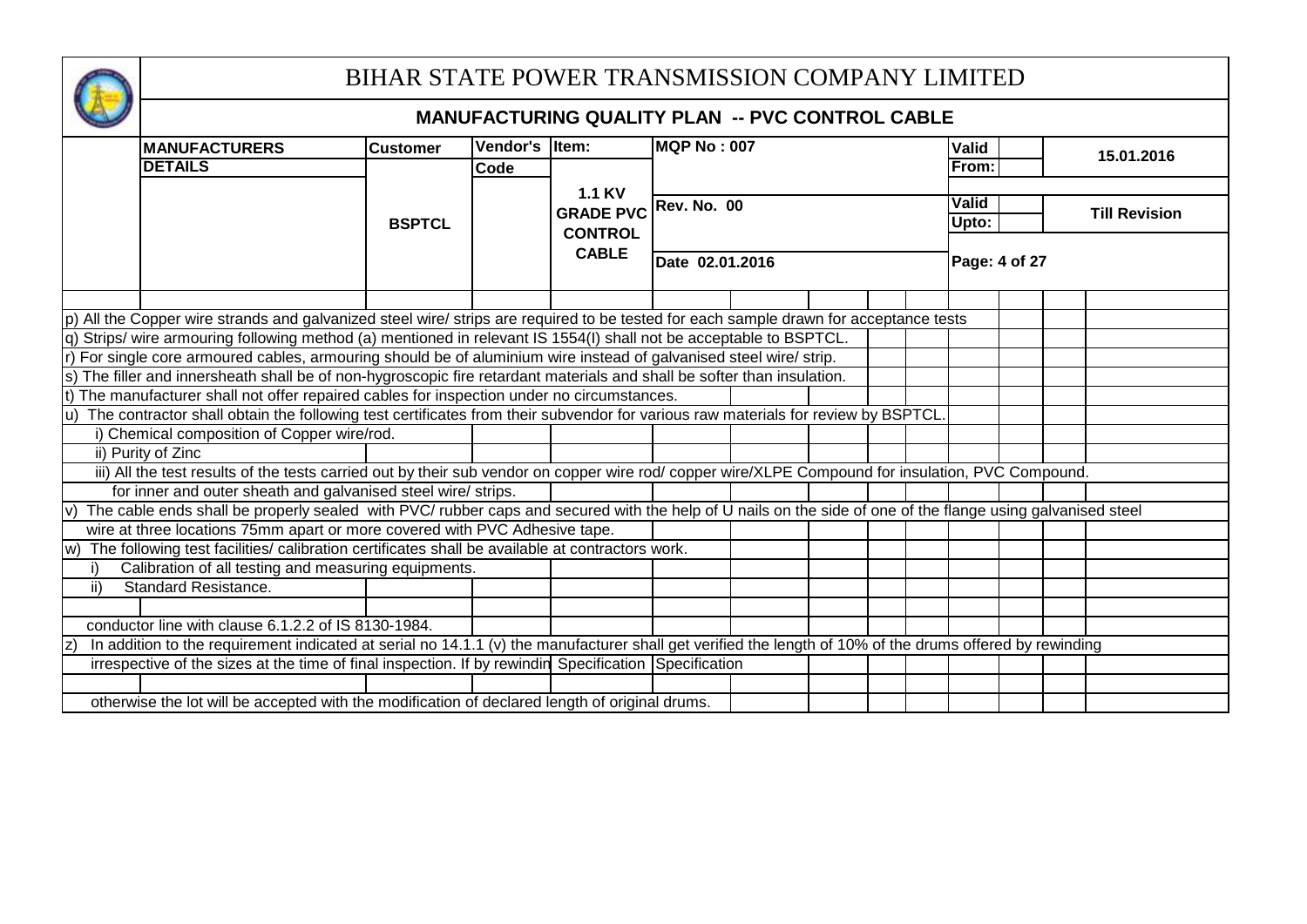| Sr. | <b>Components / Operations &amp;</b> |       | Type of Check Quantum of Check / | Reference                   | <b>Acceptance Norms Format of</b> |               |                |    | <b>Applicable Codes</b> |   |          | <b>Remarks</b>                     |
|-----|--------------------------------------|-------|----------------------------------|-----------------------------|-----------------------------------|---------------|----------------|----|-------------------------|---|----------|------------------------------------|
| No. | <b>Description of Test</b>           |       | Sampling with basis              | document for                |                                   | Record        | $\overline{2}$ | 3  |                         | 5 | 6        |                                    |
|     |                                      |       |                                  | <b>Testing</b>              |                                   |               |                |    |                         |   |          |                                    |
|     |                                      |       |                                  |                             |                                   |               |                |    |                         |   |          |                                    |
|     | <b>RAW MATERIAL INSPECTION</b>       |       |                                  | <b>IS:5831 &amp; BSPTCL</b> | <b>IS:5831 &amp; BSPTCL</b>       |               |                |    |                         |   |          |                                    |
|     |                                      |       |                                  | Specification.              | Specification.                    |               |                |    |                         |   |          |                                    |
|     | 1.0 COPPER ROD/WIRE BAR              |       |                                  |                             |                                   |               |                |    |                         |   |          |                                    |
|     |                                      |       |                                  |                             |                                   |               |                |    |                         | E |          |                                    |
|     |                                      |       |                                  |                             |                                   |               |                |    |                         |   |          |                                    |
|     | 1.1 Chemical Analysis                | Chem  | One Sample per                   | IS:191(Part-IV) and         | IS:209 & BSPTCL                   | Manuf.        |                | ls | W                       |   | <b>N</b> | Review of manufacturer's TCs       |
|     |                                      |       | heat per lot                     | IS:5831 & BSPTCL            | specification                     | T.C./RM       |                |    |                         |   |          | or TRs from 3 <sup>rd</sup> party  |
|     |                                      |       |                                  | Specification.              | (Cu+Ag) 99.90%                    | <b>TEST</b>   |                |    |                         |   |          | recognized lab at the time of      |
|     |                                      |       |                                  | Min. Bismuth-0.001          | Min. Bismuth-0.001                | <b>REPORT</b> |                |    |                         |   |          | final inspection.                  |
|     |                                      |       |                                  | IS:613 & BSPTCL             | IS:613 & BSPTCL                   |               |                |    |                         |   |          |                                    |
|     |                                      |       |                                  | Specification               | Specification                     |               |                |    |                         |   |          |                                    |
|     |                                      |       |                                  | impurties excluding         | impurties excluding               |               |                |    |                         |   |          |                                    |
|     |                                      |       |                                  | silver 0.03 Max.            | silver 0.03 Max.                  |               |                |    |                         |   |          |                                    |
|     |                                      |       |                                  |                             |                                   |               |                |    |                         |   |          |                                    |
|     | 1.2 Dimensions                       | Meas. | One sample from                  | IS:613, IS:2826 &           | IS:613, IS:2826 &                 | Manuf.        |                | ls | W                       |   | N        | <b>Review of manufacturers TCs</b> |
|     |                                      |       | each coil                        | <b>BSPTCL Specn.</b>        | <b>BSPTCL Specn.</b>              | T.C./RM       |                |    |                         |   |          | or the records of the              |
|     |                                      |       |                                  | T.S. 210 N/mm2              | T.S. 210 N/mm2                    |               |                |    |                         |   |          | contractor at the time of          |
|     |                                      |       |                                  | (Min.)                      | (Min.)                            |               |                |    |                         |   |          | final inspection.                  |
|     |                                      |       |                                  | IS:5831 & BSPTCL            | IS:5831 & BSPTCL                  |               |                |    |                         |   |          |                                    |
|     |                                      |       |                                  | Specification               | Specification                     |               |                |    |                         |   |          |                                    |
|     |                                      |       |                                  | IS:5831 & BSPTCL            | IS:5831 & BSPTCL                  |               |                |    |                         |   |          |                                    |
|     |                                      |       |                                  | Specification.              | Specification.                    |               |                |    |                         |   |          |                                    |
|     |                                      |       |                                  |                             |                                   |               |                |    |                         |   |          |                                    |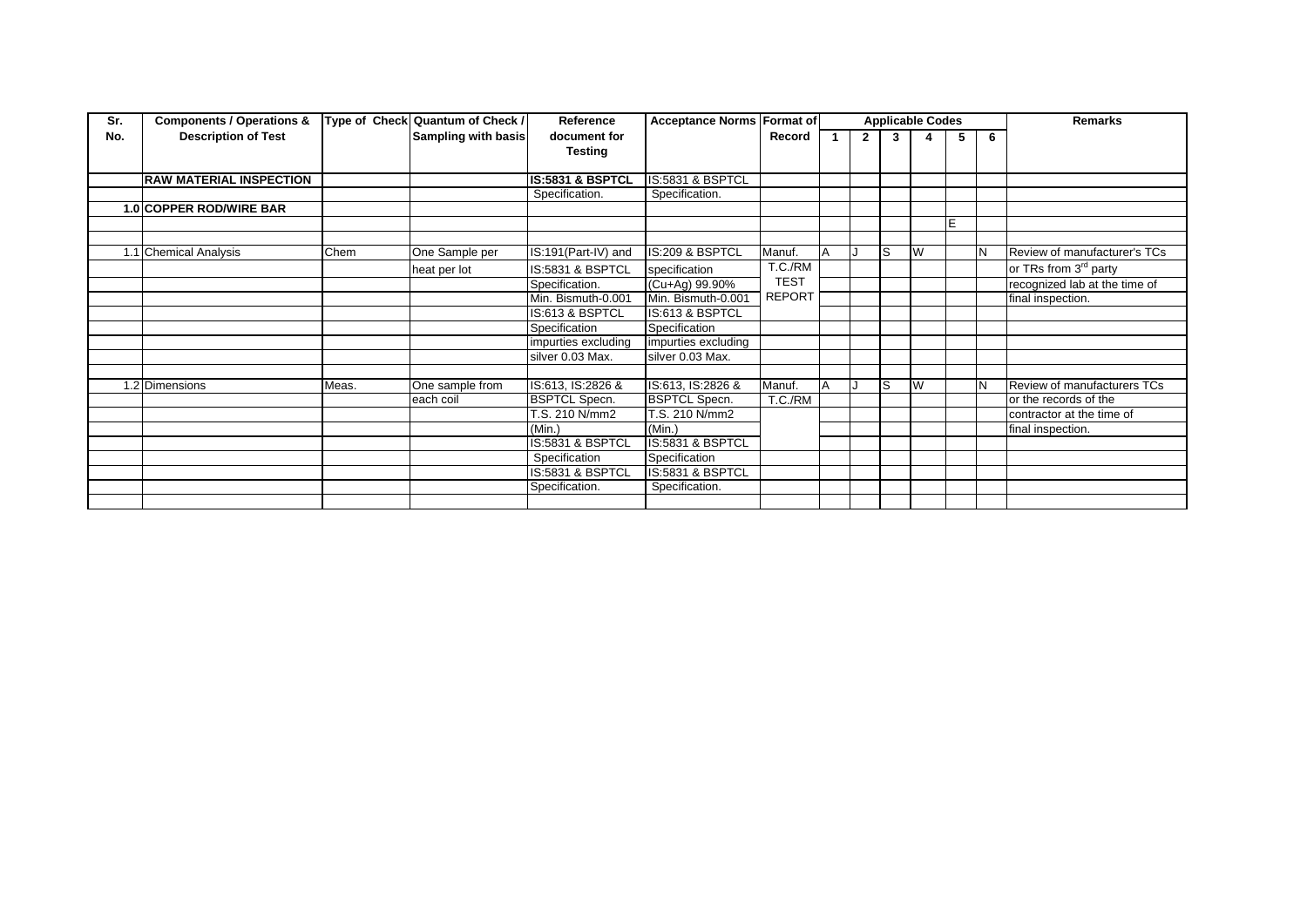| Sr. | <b>Components / Operations &amp;</b> | Type of Check | Quantum of Check /  | Reference              | <b>Acceptance Norms Format of</b> |               |   |              |     | <b>Applicable Codes</b> |   |          | <b>Remarks</b>                  |
|-----|--------------------------------------|---------------|---------------------|------------------------|-----------------------------------|---------------|---|--------------|-----|-------------------------|---|----------|---------------------------------|
| No. | <b>Description of Test</b>           |               | Sampling with basis | document for           |                                   | Record        |   | $\mathbf{2}$ | 3   |                         | 5 | 6        |                                 |
|     |                                      |               |                     | <b>Testing</b>         |                                   |               |   |              |     |                         |   |          |                                 |
|     |                                      |               |                     |                        |                                   |               |   |              |     |                         |   |          |                                 |
|     | 1.3 Resistivity/ Conductivity        | Elect.        | One sample from     | IS:5831 & BSPTCL       | IS:5831 & BSPTCL                  | Manuf.        | A |              | ls. | W                       |   | IN       | Review of manufacturer's TCs    |
|     |                                      |               | each coil           | Specification.         | Specification.                    | T.C./RM       |   |              |     |                         |   |          | or the records of the           |
|     |                                      |               |                     | Max. resistivity       | Max. resistivity                  | <b>TEST</b>   |   |              |     |                         |   |          | contractor at the time of final |
|     |                                      |               |                     | $0.01737$ ohm x        | $0.01737$ ohm x                   | <b>REPORT</b> |   |              |     |                         |   |          | inspection.                     |
|     |                                      |               |                     | mm2/Meter at 20        | mm2/Meter at 20                   |               |   |              |     |                         |   |          |                                 |
|     |                                      |               |                     | deg C. Min.            | IS:209 & BSPTCL                   |               |   |              |     |                         |   |          |                                 |
|     |                                      |               |                     | IS:5831 & BSPTCL       | specification                     |               |   |              |     |                         |   |          |                                 |
|     |                                      |               |                     | Specification.         | of IACS.                          |               |   |              |     |                         |   |          |                                 |
|     |                                      |               |                     |                        |                                   |               |   |              |     |                         |   |          |                                 |
|     | 1.4 Cleanliness & Surface            | Visual        | 100% on each        | IS:613 & BSPTCL        | IS:613 & BSPTCL                   | Manuf.        | А |              | S   | W                       |   | N        | Review of manufacturers TCS     |
|     | Smoothness (Visual Check)            |               | coil                | Specification          | Specification                     | T.C./RM       |   |              |     |                         |   |          | or the records of the           |
|     |                                      |               |                     | The rods shall         | The rods shall                    | <b>TEST</b>   |   |              |     |                         |   |          | Contractor at the time of       |
|     |                                      |               |                     | be bright and clean.   | be bright and clean.              | <b>REPORT</b> |   |              |     |                         |   |          | final inspection.               |
|     |                                      |               |                     | It shall be free from  | It shall be free from             |               |   |              |     |                         |   |          |                                 |
|     |                                      |               |                     | blisters, scale, fins, | blisters, scale, fins,            |               |   |              |     |                         |   |          |                                 |
|     |                                      |               |                     | spills cracks and      | spills cracks and                 |               |   |              |     |                         |   |          |                                 |
|     | 1.5 Type / Specific Gravity          | Meas.         | One sample per      | IS:5831 & approved     | IS:5831 & approved                | Manuf.        | A |              | ls  | W                       |   | <b>N</b> | Review of manufacturer's TCs    |
|     |                                      |               | lot of 5 MT or      | data sheets            | data sheets                       | T.C./RM       |   |              |     |                         |   |          | or the records of the           |
|     |                                      |               | part thereof        | IS:5831 & BSPTCL       | IS:5831 & BSPTCL                  | <b>TEST</b>   |   |              |     |                         |   |          | contractor at the time of final |
|     |                                      |               |                     | Specification          | Specification                     | <b>REPORT</b> |   |              |     |                         |   |          | inspection.                     |
|     |                                      |               |                     | IS:5831 & BSPTCL       | IS:5831 & BSPTCL                  |               |   |              |     |                         |   |          |                                 |
|     |                                      |               |                     | Specification.         | Specification.                    |               |   |              |     |                         |   |          |                                 |
|     |                                      |               |                     |                        |                                   |               |   |              |     |                         |   |          |                                 |
|     |                                      |               |                     |                        |                                   |               |   |              |     |                         |   |          |                                 |
|     |                                      |               |                     |                        |                                   |               |   |              |     |                         |   |          |                                 |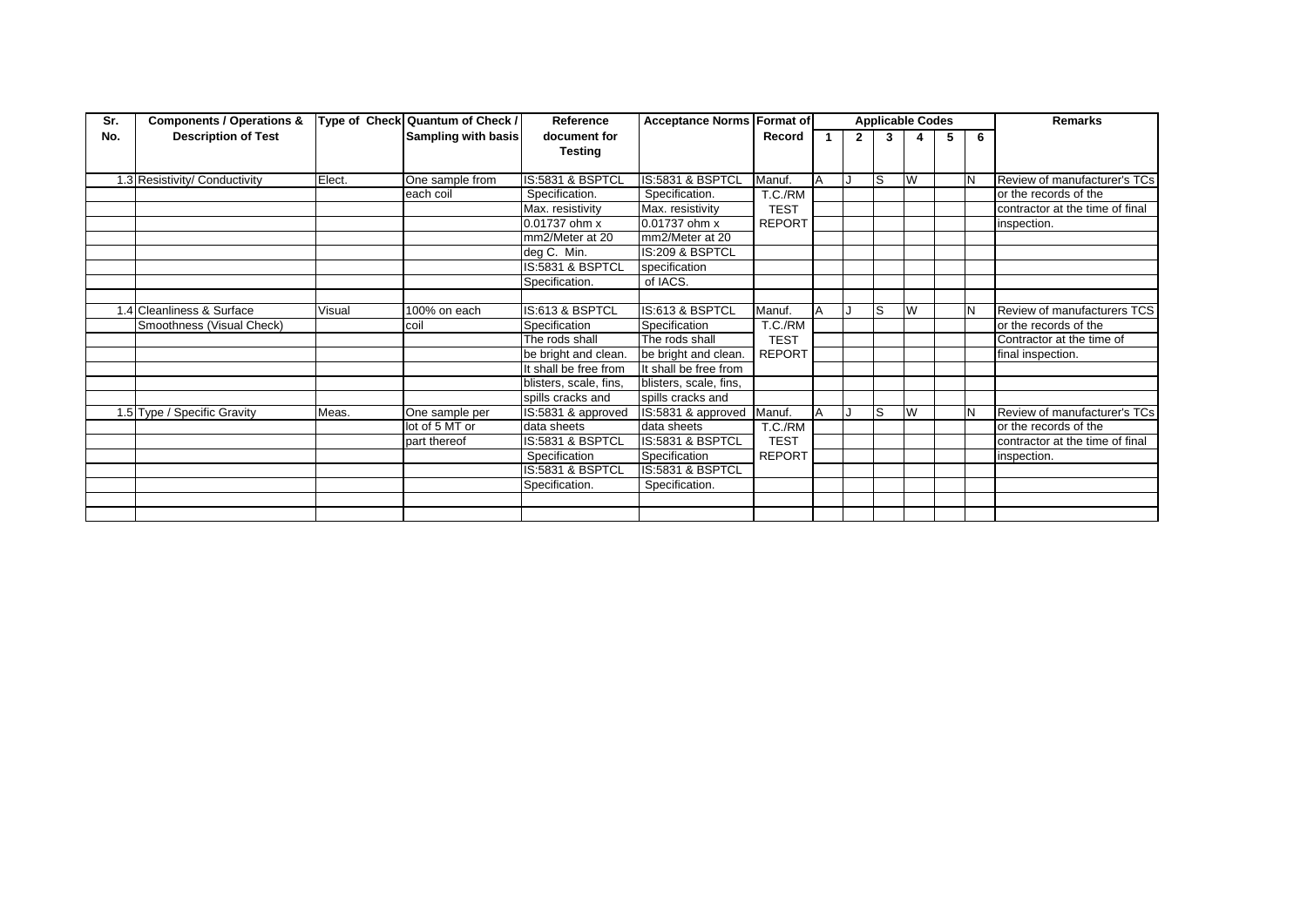| Sr. | <b>Components / Operations &amp;</b> |        | Type of Check Quantum of Check / | Reference               | <b>Acceptance Norms Format of</b> |               |           |              | <b>Applicable Codes</b> |   |   |   | <b>Remarks</b>                  |
|-----|--------------------------------------|--------|----------------------------------|-------------------------|-----------------------------------|---------------|-----------|--------------|-------------------------|---|---|---|---------------------------------|
| No. | <b>Description of Test</b>           |        | Sampling with basis              | document for            |                                   | Record        |           | $\mathbf{2}$ | 3                       |   | 5 | 6 |                                 |
|     |                                      |        |                                  | <b>Testing</b>          |                                   |               |           |              |                         |   |   |   |                                 |
|     |                                      |        |                                  |                         |                                   |               |           |              |                         |   |   |   |                                 |
|     | 1.6 Visual Check for PVC             | Visual | One sample per                   | IS:5831 & BSPTCL        | IS:5831 & BSPTCL                  | Manuf.        | A         |              | lS.                     | W |   |   | Review of manufacturer's TCs    |
|     | granules i.e. burns etc              |        | lot of 5 MT or part              | Specification.          | Specification.                    | T.C./RM       |           |              |                         |   |   |   | or the records of the           |
|     |                                      |        | thereof                          | be generally free       | be generally free                 | <b>TEST</b>   |           |              |                         |   |   |   | contractor at the time of final |
|     |                                      |        |                                  | from burn particles     | from burn particles               | <b>REPORT</b> |           |              |                         |   |   |   | inspection.                     |
|     |                                      |        |                                  |                         |                                   |               |           |              |                         |   |   |   |                                 |
|     | 1.7 Tensile strength and             | Mech   | One sample per                   | IS:5831 & Approved      | IS:209 & BSPTCL                   | Manuf.        |           |              |                         |   |   |   | Review of manufacturer's TCs    |
|     | elongation before aging              |        | lot of 5 MT or part              | IS:5831 & BSPTCL        | specification                     | T.C./RM       | <b>IA</b> |              | lS.                     | W |   |   | or the records of the           |
|     |                                      |        | thereof                          | Specification.          | TS-12.5 N/mm2                     | <b>TEST</b>   |           |              |                         |   |   |   | contractor at the time of final |
|     |                                      |        |                                  | Elongation 150%         | Elongation 150%                   | <b>REPORT</b> |           |              |                         |   |   |   | inspection.                     |
|     |                                      |        |                                  | IS:613 & BSPTCL         | IS:613 & BSPTCL                   |               |           |              |                         |   |   |   |                                 |
|     |                                      |        |                                  | Specification           | Specification                     |               |           |              |                         |   |   |   |                                 |
|     | 1.8 Tensile strength and             | Mech   | One sample per                   | IS:5831 & Approved      | IS:5831 & Approved                | Manuf.        |           |              |                         |   |   |   | Review of manufacturer's TCs    |
|     | elongation after aging               |        | lot of 5 MT or part              | Data Sheets. Min.       | Data Sheets. Min.                 | T.C./RM A     |           |              | lS.                     | W |   |   | or the records of the           |
|     |                                      |        | thereof                          | TS-12.5 N/mm2           | TS-12.5 N/mm2                     | <b>TEST</b>   |           |              |                         |   |   |   | contractor at the time of final |
|     |                                      |        |                                  | Max. variation $± 20\%$ | Max. variation $± 20\%$           | <b>REPORT</b> |           |              |                         |   |   |   | inspection.                     |
|     |                                      |        |                                  | from the actual         | from the actual                   |               |           |              |                         |   |   |   |                                 |
|     |                                      |        |                                  | aging.                  | aging.                            |               |           |              |                         |   |   |   |                                 |
|     |                                      |        |                                  |                         |                                   |               |           |              |                         |   |   |   |                                 |
|     | 1.9 Loss of Mass in air oven         | Therm  | One sample per                   | IS:5831 & BSPTCL        | IS:5831 & BSPTCL                  | Manuf.        |           |              |                         |   |   |   | Review of manufacturer's TCs    |
|     |                                      |        | lot of 5 MT or part              | Specification           | Specification                     | T.C./RM A     |           |              | l S                     | W |   |   | or the records of the           |
|     |                                      |        | thereof                          | IS:5831 & BSPTCL        | IS:5831 & BSPTCL                  | <b>TEST</b>   |           |              |                         |   |   |   | contractor at the time of final |
|     |                                      |        |                                  | Specification.          | Specification.                    | <b>REPORT</b> |           |              |                         |   |   |   | inspection.                     |
|     |                                      |        |                                  |                         |                                   |               |           |              |                         |   |   |   |                                 |
|     |                                      |        |                                  |                         |                                   |               |           |              |                         |   |   |   |                                 |
|     |                                      |        |                                  |                         |                                   |               |           |              |                         |   |   |   |                                 |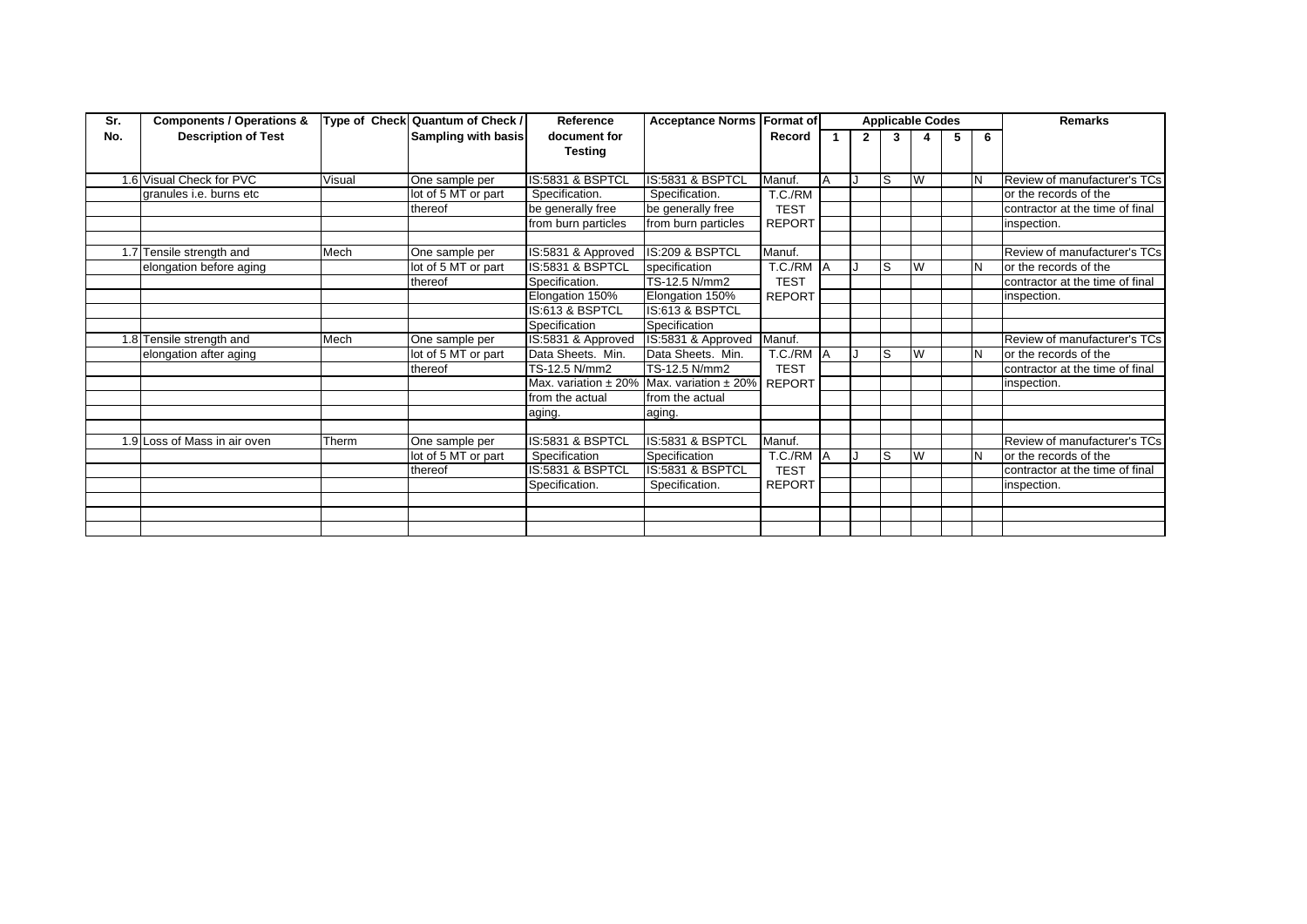| Sr. | <b>Components / Operations &amp;</b> |        | Type of Check Quantum of Check / | Reference                       | <b>Acceptance Norms Format of</b> |               |    |                | <b>Applicable Codes</b> |   |   |   | <b>Remarks</b>                  |
|-----|--------------------------------------|--------|----------------------------------|---------------------------------|-----------------------------------|---------------|----|----------------|-------------------------|---|---|---|---------------------------------|
| No. | <b>Description of Test</b>           |        | Sampling with basis              | document for                    |                                   | Record        |    | $\overline{2}$ | 3                       |   | 5 | 6 |                                 |
|     |                                      |        |                                  | <b>Testing</b>                  |                                   |               |    |                |                         |   |   |   |                                 |
|     |                                      |        |                                  |                                 |                                   |               |    |                |                         |   |   |   |                                 |
|     | 1.10 Thermal Stability               | Therm  | One sample per                   | IS:5831 & BSPTCL                | IS:5831 & BSPTCL                  | Manuf.        |    |                |                         |   |   |   | Review of manufacturer's TCs    |
|     |                                      |        | lot of 5 MT or part              | Specification.                  | Specification.                    | T.C./RM       |    |                |                         |   |   |   | or the records of the           |
|     |                                      |        | thereof                          | The indicating paper            | The indicating paper              | <b>TEST</b>   | ΙA |                | ls                      | W |   |   | contractor at the time of final |
|     |                                      |        |                                  | shall not change                | shall not change                  | <b>REPORT</b> |    |                |                         |   |   |   | inspection.                     |
|     |                                      |        |                                  | colour when the                 | colour when the                   |               |    |                |                         |   |   |   |                                 |
|     |                                      |        |                                  | insulation is kept at           | IS:209 & BSPTCL                   |               |    |                |                         |   |   |   |                                 |
|     |                                      |        |                                  | IS:5831 & BSPTCL                | specification                     |               |    |                |                         |   |   |   |                                 |
|     |                                      |        |                                  | Specification.                  | deg C for a period of             |               |    |                |                         |   |   |   |                                 |
|     |                                      |        |                                  | Min. 80 Minutes.                | Min. 80 Minutes.                  |               |    |                |                         |   |   |   |                                 |
|     |                                      |        |                                  | IS:613 & BSPTCL                 | IS:613 & BSPTCL                   |               |    |                |                         |   |   |   |                                 |
|     | 1.11 Volume Resistivity              | Elect  | One sample per                   | Specification                   | Specification                     | Manuf.        |    |                |                         |   |   |   | Review of manufacturer's TCs    |
|     |                                      |        | lot of 5 MT or part              | Data Sheets. Min.               | Data Sheets. Min.                 | T.C./RM A     |    |                | ls                      | W |   |   | or the records of the           |
|     |                                      |        | thereof                          | at 27 deg C -1x10 <sup>13</sup> | at 27 deg C -1x10 <sup>13</sup>   | <b>TEST</b>   |    |                |                         |   |   |   | contractor at the time of final |
|     |                                      |        |                                  | Ohm.cm. Min. at                 | Ohm.cm. Min. at                   | <b>REPORT</b> |    |                |                         |   |   |   | inspection.                     |
|     |                                      |        |                                  | 70 deg C -1x10 <sup>10</sup>    | 70 deg C -1x10 <sup>10</sup>      |               |    |                |                         |   |   |   |                                 |
|     |                                      |        |                                  | Ohm.cm.                         | Ohm.cm.                           |               |    |                |                         |   |   |   |                                 |
|     |                                      |        | lot of 5 MT or part              | data sheet                      | data sheet                        | T.C./RM A     |    |                | ls                      | W |   |   | or the records of the           |
|     |                                      |        | thereof                          |                                 |                                   | <b>TEST</b>   |    |                |                         |   |   |   | contractor at the time of final |
|     |                                      |        |                                  | IS:5831 & BSPTCL                | IS:5831 & BSPTCL                  | <b>REPORT</b> |    |                |                         |   |   |   | inspection.                     |
|     |                                      |        |                                  | Specification                   | Specification                     |               |    |                |                         |   |   |   |                                 |
|     | 1.12 Visual Check for PVC            | Visual | One sample per                   | IS:5831 & BSPTCL                | IS:5831 & BSPTCL                  | Manuf.        |    |                |                         |   |   |   | Review of manufacturer's TCs    |
|     | granules i.e. burns etc.             |        | lot of 5 MT or part              | Specification.                  | Specification.                    | T.C./RM A     |    |                | ls                      | W |   |   | or the records of the           |
|     |                                      |        | thereof                          | Should be generally             | Should be generally               | <b>TEST</b>   |    |                |                         |   |   |   | contractor at the time of final |
|     |                                      |        |                                  | free from burn                  | free from burn                    | <b>REPORT</b> |    |                |                         |   |   |   | inspection.                     |
|     |                                      |        |                                  | particles                       | particles                         |               |    |                |                         |   |   |   |                                 |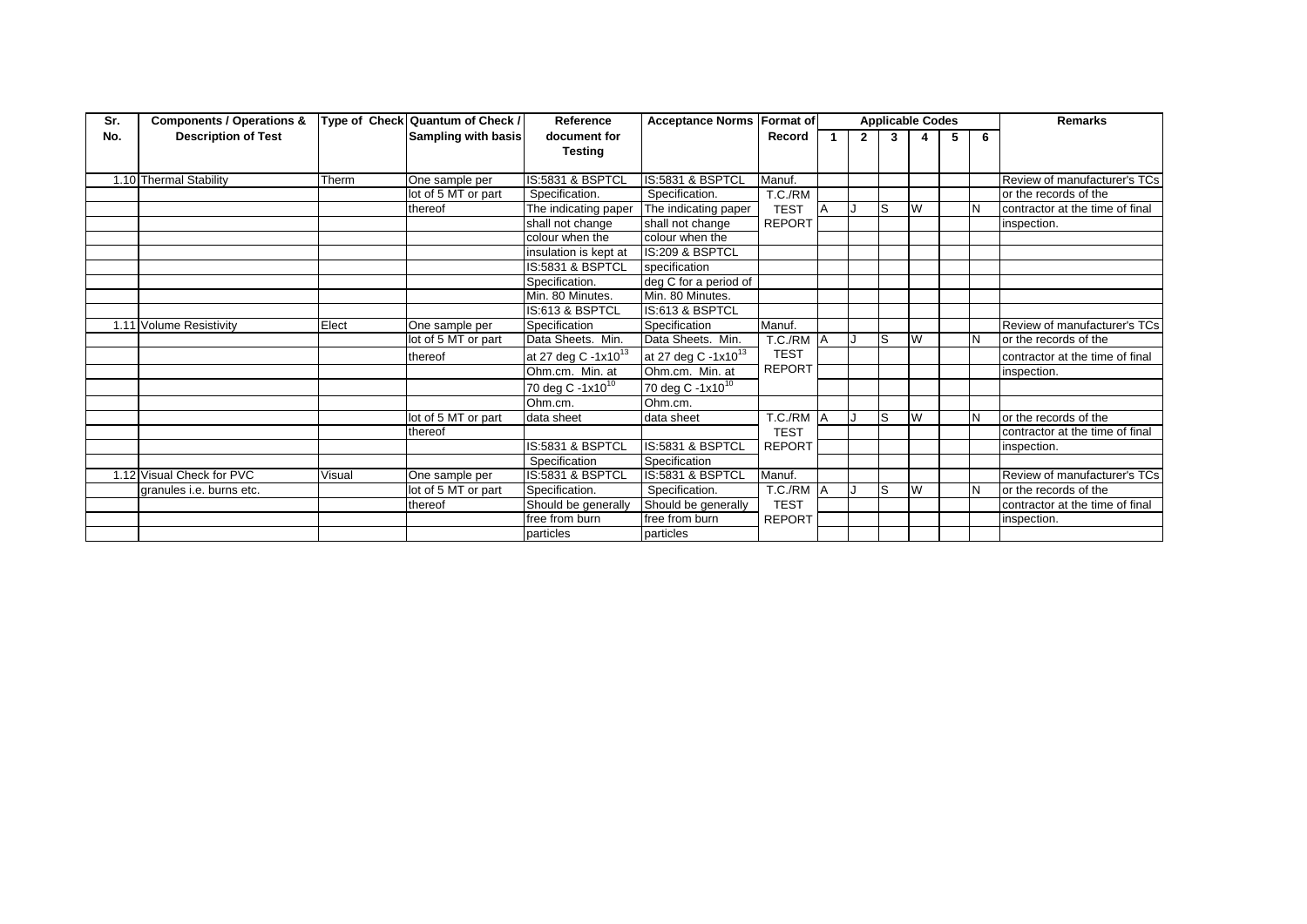| Sr. | <b>Components / Operations &amp;</b> | Type of Check | Quantum of Check /  | Reference document    | <b>Acceptance Norms</b>     | Format of     |   |              |     | <b>Applicable Codes</b> |   |   | <b>Remarks</b>                  |
|-----|--------------------------------------|---------------|---------------------|-----------------------|-----------------------------|---------------|---|--------------|-----|-------------------------|---|---|---------------------------------|
| No. | <b>Description of Test</b>           |               | Sampling with basis | for Testing           |                             | Record        | 1 | $\mathbf{2}$ | 3   |                         | 5 | 6 |                                 |
|     |                                      |               |                     |                       |                             |               |   |              |     |                         |   |   |                                 |
|     | 1.13 Tensile strength and            | Mech          | One sample per      | IS:5831 & BSPTCL      | IS:5831 & BSPTCL            | Manuf.        | Δ |              | IS  | W                       |   | N | Review of manufacturer's TCs    |
|     | elongation before aging              |               | lot of 5 MT or part | Specification.        | Specification.              | T.C./RM       |   |              |     |                         |   |   | or the records of the           |
|     |                                      |               | thereof             | Min.TS 12.5 N/mm2     | Min.TS 12.5 N/mm2           | <b>TEST</b>   |   |              |     |                         |   |   | contractor at the time of final |
|     |                                      |               |                     | Elongation 150%       | Elongation 150%             | <b>REPORT</b> |   |              |     |                         |   |   | inspection.                     |
|     |                                      |               |                     | (min.)                | (min.)                      |               |   |              |     |                         |   |   |                                 |
|     |                                      |               |                     |                       | IS:209 & BSPTCL             |               |   |              |     |                         |   |   |                                 |
|     | 1.14 Tensile strength and            | Mech          | One sample per      | IS:5831 & BSPTCL      | specification               | Manuf.        |   |              | IS. | W                       |   | N | Review of manufacturer's TCs    |
|     | elongation after aging               |               | lot of 5 MT or part | Specification.        | Specification.              | T.C./RM       |   |              |     |                         |   |   | or the records of the           |
|     |                                      |               | thereof             | Min.TS 12.5 N/mm2     | Min.TS 12.5 N/mm2           | <b>TEST</b>   |   |              |     |                         |   |   | contractor at the time of final |
|     |                                      |               |                     | IS:613 & BSPTCL       | IS:613 & BSPTCL             | <b>REPORT</b> |   |              |     |                         |   |   | inspection.                     |
|     |                                      |               |                     | Specification         | Specification               |               |   |              |     |                         |   |   |                                 |
|     |                                      |               |                     | value before aging    | value before aging          |               |   |              |     |                         |   |   |                                 |
|     |                                      |               |                     | Elongation 150%       | Elongation 150%             |               |   |              |     |                         |   |   |                                 |
|     |                                      |               |                     | (min.) Max. variation | (min.) Max. variation       |               |   |              |     |                         |   |   |                                 |
|     |                                      |               |                     | $\pm$ 20% from the    | $± 20\%$ from the           |               |   |              |     |                         |   |   |                                 |
|     |                                      |               |                     | actual values before  | actual values before        |               |   |              |     |                         |   |   |                                 |
|     |                                      |               |                     |                       |                             |               |   |              |     |                         |   |   | inspection.                     |
|     | 1.15 Thermal Stability               | Therm         | One sample per      | IS:5831 & BSPTCL      | IS:5831 & BSPTCL            | Manuf.        |   |              | ls  | W                       |   | N | Review of manufacturer's TCs    |
|     |                                      |               | lot of 5 MT or part | Specification         | Specification               | T.C./RM       |   |              |     |                         |   |   | or the records of the           |
|     |                                      |               | thereof             | IS:5831 & BSPTCL      | <b>IS:5831 &amp; BSPTCL</b> | <b>TEST</b>   |   |              |     |                         |   |   | contractor at the time of final |
|     |                                      |               |                     | Specification.        | Specification.              | <b>REPORT</b> |   |              |     |                         |   |   | inspection.                     |
|     |                                      |               |                     | when the Sample       | when the Sample             |               |   |              |     |                         |   |   |                                 |
|     |                                      |               |                     | of Sheath is kept at  | of Sheath is kept at        |               |   |              |     |                         |   |   |                                 |
|     |                                      |               |                     | 200 deg.C for a       | 200 deg.C for a             |               |   |              |     |                         |   |   |                                 |
|     |                                      |               |                     | period of min. 40     | period of min. 40           |               |   |              |     |                         |   |   |                                 |
|     |                                      |               |                     | minutes               | minutes                     |               |   |              |     |                         |   |   |                                 |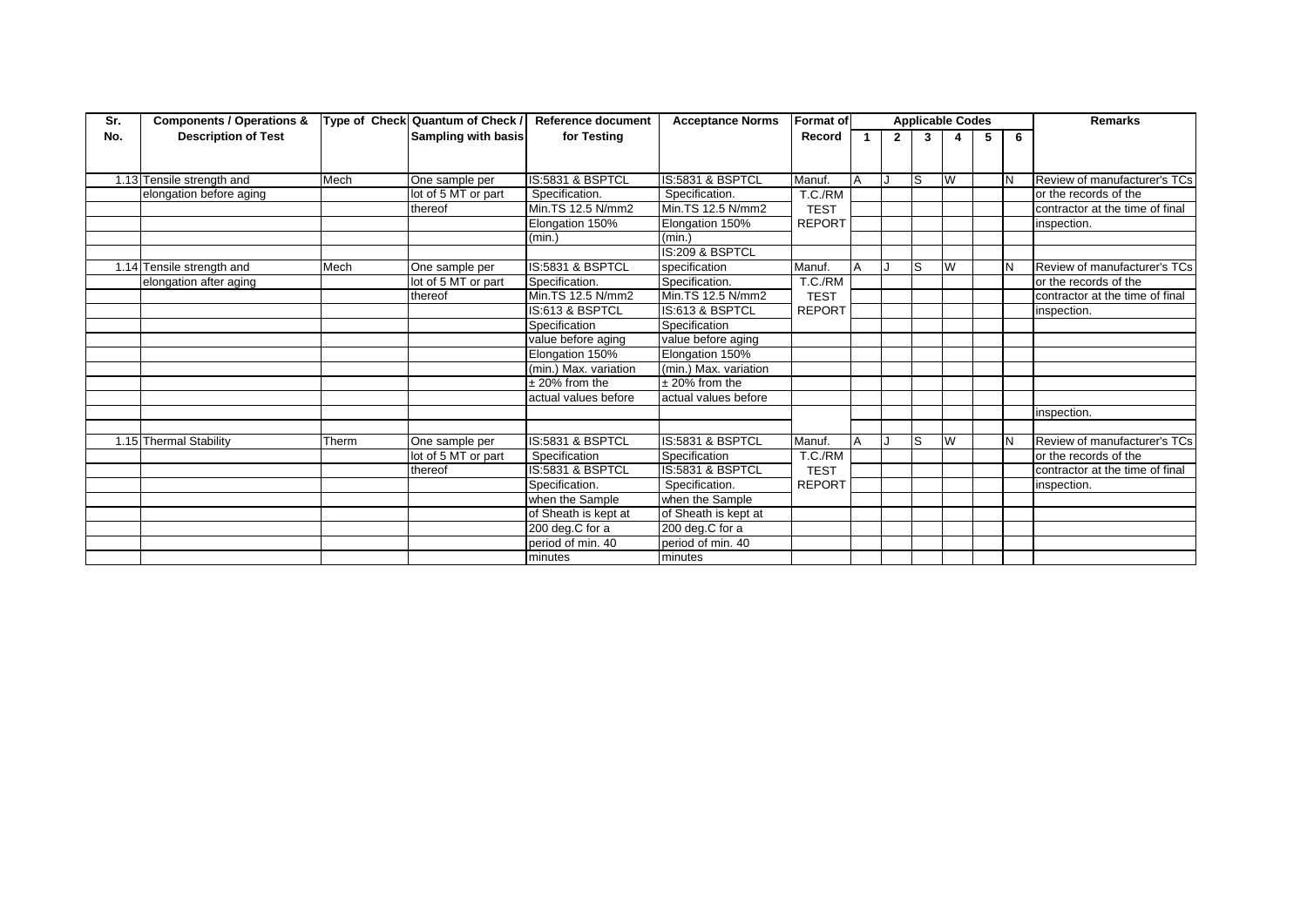| Sr. | <b>Components / Operations &amp;</b> | Type of      | <b>Quantum of Check /</b> | Reference                      | <b>Acceptance Norms Format of</b> |               |          |              |   | <b>Applicable Codes</b> |   |     | <b>Remarks</b>                  |
|-----|--------------------------------------|--------------|---------------------------|--------------------------------|-----------------------------------|---------------|----------|--------------|---|-------------------------|---|-----|---------------------------------|
| No. | <b>Description of Test</b>           | <b>Check</b> | Sampling with<br>basis    | document for<br><b>Testing</b> |                                   | Record        |          | $\mathbf{2}$ | 3 |                         | 5 | 6   |                                 |
|     | 1.16 Oxygen Index Test on PVC        | Envir.       | One sample per            | IS:5831 & BSPTCL               | IS:5831 & BSPTCL                  | Manuf.        | ΙA       |              | S | W                       |   | IN  | Review of manufacturer's TCs    |
|     | for outer sheath only.               |              | lot of 5 MT or part       | Specification.                 | Specification.                    | T.C./RM       |          |              |   |                         |   |     | or the records of the           |
|     |                                      |              | thereof                   | sheets Min. 29%                | sheets Min. 29%                   | <b>TEST</b>   |          |              |   |                         |   |     | contractor at the time of final |
|     |                                      |              |                           |                                |                                   | <b>REPORT</b> |          |              |   |                         |   |     | inspection.                     |
|     |                                      |              |                           |                                |                                   |               |          |              |   |                         |   |     |                                 |
|     | 1.17 Temperature Index Test          | Envir.       | One sample per            | ASTM-D-2863 &                  | IS:209 & BSPTCL                   | Manuf.        |          |              | S | W                       |   | IN. | Review of manufacturer's TCs    |
|     | on PVC for Outer Sheath              |              | lot of 5 MT or part       | IS:5831 & BSPTCL               | specification                     | T.C./RM       |          |              |   |                         |   |     | or the records of the           |
|     | only.                                |              | thereof                   | Specification.                 | sheets Min. 250                   | <b>TEST</b>   |          |              |   |                         |   |     | contractor at the time of final |
|     |                                      |              |                           | Deg.C                          | Deg.C                             | <b>REPORT</b> |          |              |   |                         |   |     | inspection.                     |
|     |                                      |              |                           | IS:613 & BSPTCL                | IS:613 & BSPTCL                   |               |          |              |   |                         |   |     |                                 |
|     | <b>2.0 ARMOUR WIRE/STRIP</b>         |              |                           | Specification                  | Specification                     |               |          |              |   |                         | E |     |                                 |
|     |                                      |              |                           |                                |                                   |               |          |              |   |                         |   |     |                                 |
|     | <b>2.1 DIMENSION</b>                 | Meas.        | One Sample for            | IS:3975 & Approved             | IS:3975 & Approved                | Manuf.        | A        |              | S | W                       |   | IN. | Review of manufacturer's TCs    |
|     |                                      |              | every 10 coils            | Data Sheets                    | Data Sheets                       | T.C./RM       |          |              |   |                         |   |     | or the records of the           |
|     |                                      |              |                           |                                |                                   | <b>TEST</b>   |          |              |   |                         |   |     | contractor at the time of final |
|     |                                      |              |                           |                                |                                   | <b>REPORT</b> |          |              |   |                         |   |     | inspection.                     |
|     |                                      |              |                           |                                |                                   |               |          |              |   |                         |   |     |                                 |
|     | 2.2 Elongation                       | Mech         | One Sample for            | IS:3975 & Approved             | IS:3975 & Approved                | Manuf.        | <b>A</b> |              | S | W                       |   | IN. | Review of manufacturer's TCs    |
|     |                                      |              | every 10 coils            | IS:5831 & BSPTCL               | IS:5831 & BSPTCL                  | T.C./RM       |          |              |   |                         |   |     | or the records of the           |
|     |                                      |              |                           | Specification                  | Specification                     | <b>TEST</b>   |          |              |   |                         |   |     | contractor at the time of final |
|     |                                      |              |                           | IS:5831 & BSPTCL               | IS:5831 & BSPTCL                  | <b>REPORT</b> |          |              |   |                         |   |     | inspection.                     |
|     |                                      |              |                           | Specification.                 | Specification.                    |               |          |              |   |                         |   |     |                                 |
|     | 2.3 Torsion/Winding                  | Mech         | One Sample for            | IS:3975 & Approved             | IS:3975 & Approved                | Manuf.        | A        |              | S | W                       |   | IN. | Review of manufacturer's TCs    |
|     |                                      |              | every 10 coils            | Data Sheets                    | Data Sheets                       | T.C./RM       |          |              |   |                         |   |     | or the records of the           |
|     |                                      |              |                           |                                |                                   | <b>TEST</b>   |          |              |   |                         |   |     | contractor at the time of final |
|     |                                      |              |                           |                                |                                   | <b>REPORT</b> |          |              |   |                         |   |     | inspection.                     |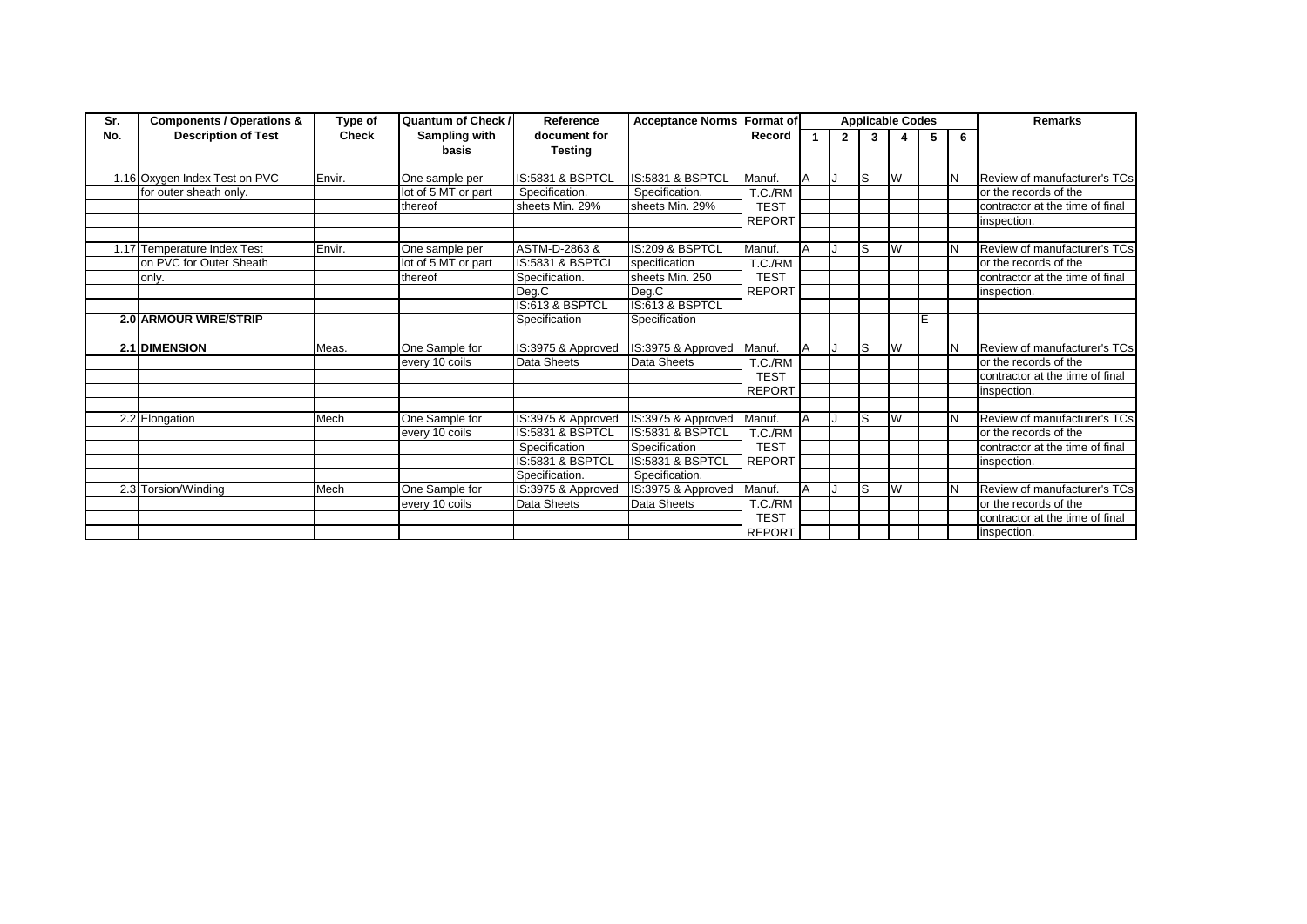| Sr. | <b>Components / Operations &amp;</b> |       | Type of Check Quantum of Check / | Reference              | Acceptance Norms Format of |               |                |              | <b>Applicable Codes</b> |   |   |    | <b>Remarks</b>                  |
|-----|--------------------------------------|-------|----------------------------------|------------------------|----------------------------|---------------|----------------|--------------|-------------------------|---|---|----|---------------------------------|
| No. | <b>Description of Test</b>           |       | Sampling with basis              | document for           |                            | Record        |                | $\mathbf{2}$ | 3                       |   | 5 | -6 |                                 |
|     |                                      |       |                                  | <b>Testing</b>         |                            |               |                |              |                         |   |   |    |                                 |
|     |                                      |       |                                  |                        |                            |               |                |              |                         |   |   |    |                                 |
|     | 2.4 Wrapping test                    | Mech  | One Sample for                   | IS:5831 & BSPTCL       | IS:5831 & BSPTCL           | Manuf.        | $\overline{A}$ |              | lS                      | W |   |    | Review of manufacturer's TCs    |
|     |                                      |       | every 10 coils                   | Specification.         | Specification.             | T.C./RM       |                |              |                         |   |   |    | or the records of the           |
|     |                                      |       |                                  | Unwrap-6 & Wrap-6      | Unwrap-6 & Wrap-6          | <b>TEST</b>   |                |              |                         |   |   |    | contractor at the time of final |
|     |                                      |       |                                  | on a mandrel as per    | on a mandrel as per        | <b>REPORT</b> |                |              |                         |   |   |    | inspection.                     |
|     |                                      |       |                                  | above IS. The wire     | above IS. The wire         |               |                |              |                         |   |   |    |                                 |
|     |                                      |       |                                  | shall not crack or     | IS:209 & BSPTCL            |               |                |              |                         |   |   |    |                                 |
|     |                                      |       |                                  | IS:5831 & BSPTCL       | specification              |               |                |              |                         |   |   |    |                                 |
|     |                                      |       |                                  | Specification.         |                            |               |                |              |                         |   |   |    |                                 |
|     | 2.5 Uniformity of Zinc coating       | Chem. | One Sample for                   | IS:4826, IS:3975 &     | IS:4826, IS:3975 &         | Manuf.        |                |              | ls                      | W |   |    | Review of manufacturer's TCs    |
|     | (Preece Test)                        |       | every 10 coils                   | IS:613 & BSPTCL        | IS:613 & BSPTCL            | T.C./RM       |                |              |                         |   |   |    | or the records of the           |
|     |                                      |       |                                  | Specification          | Specification              | <b>TEST</b>   |                |              |                         |   |   |    | contractor at the time of final |
|     |                                      |       |                                  | of specified number    | of specified number        | <b>REPORT</b> |                |              |                         |   |   |    | inspection.                     |
|     |                                      |       |                                  | of dips as per IS, the | of dips as per IS, the     |               |                |              |                         |   |   |    |                                 |
|     |                                      |       |                                  | specimen shall not     | specimen shall not         |               |                |              |                         |   |   |    |                                 |
|     |                                      |       |                                  | show any red           | show any red               |               |                |              |                         |   |   |    |                                 |
|     |                                      |       |                                  | deposit of copper      | deposit of copper          |               |                |              |                         |   |   |    |                                 |
|     |                                      |       |                                  |                        |                            |               |                |              |                         |   |   |    | inspection.                     |
|     |                                      |       |                                  |                        |                            |               |                |              |                         |   |   |    |                                 |
|     | 2.6 Adhesion Test                    | Mech. | One Sample for                   | IS:5831 & BSPTCL       | IS:5831 & BSPTCL           | Manuf.        | $\overline{A}$ |              | lS                      | W |   |    | Review of manufacturer's TCs    |
|     |                                      |       | every 10 coils                   | Specification          | Specification              | T.C./RM       |                |              |                         |   |   |    | or the records of the           |
|     |                                      |       |                                  | IS:5831 & BSPTCL       | IS:5831 & BSPTCL           | <b>TEST</b>   |                |              |                         |   |   |    | contractor at the time of final |
|     |                                      |       |                                  | Specification.         | Specification.             | <b>REPORT</b> |                |              |                         |   |   |    | inspection.                     |
|     |                                      |       |                                  | the steel wire.        | the steel wire.            |               |                |              |                         |   |   |    |                                 |
|     |                                      |       |                                  |                        |                            |               |                |              |                         |   |   |    |                                 |
|     |                                      |       |                                  |                        |                            |               |                |              |                         |   |   |    |                                 |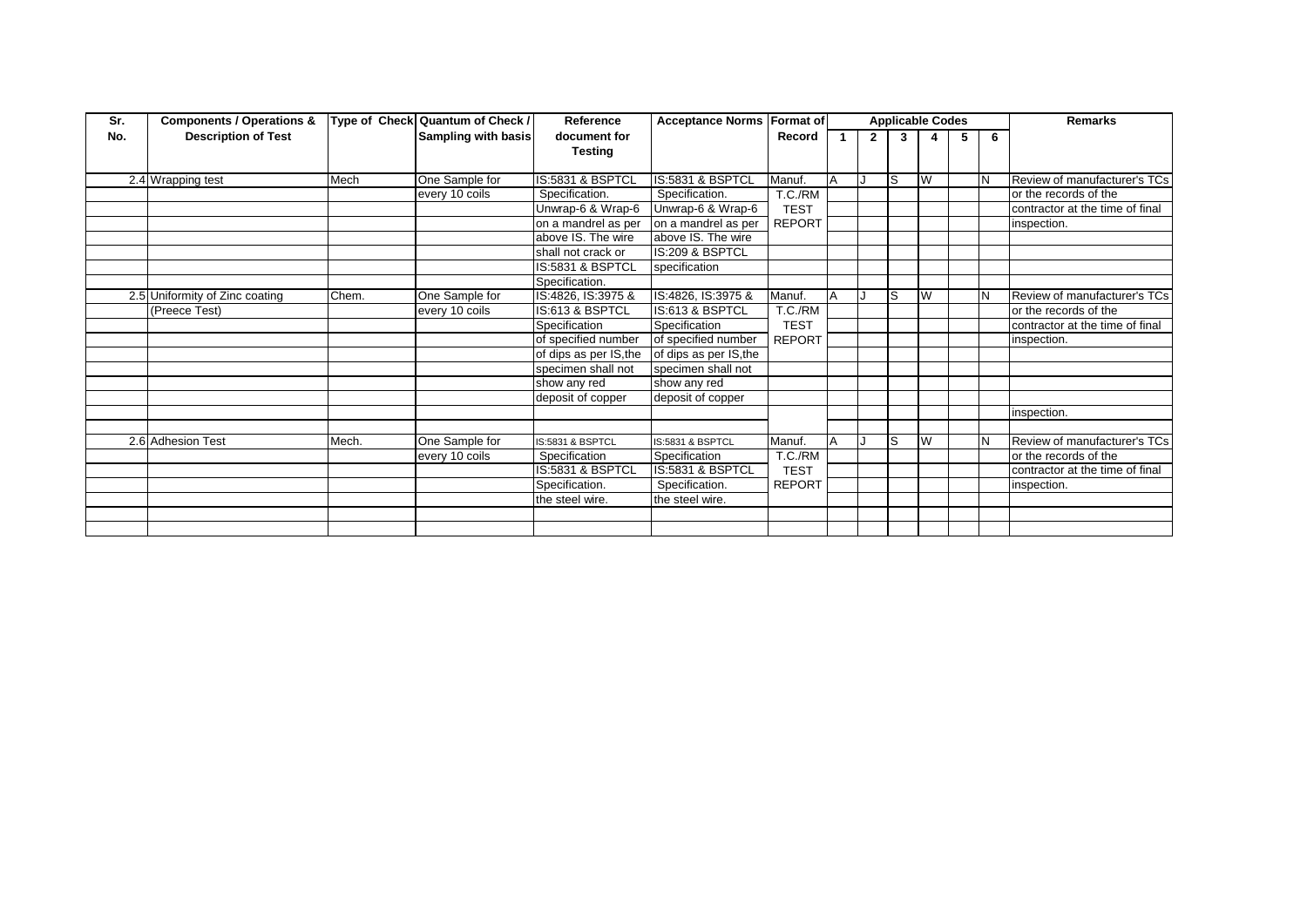| Sr. | <b>Components / Operations &amp;</b> |       | Type of Check Quantum of Check / | Reference                 | <b>Acceptance Norms Format of</b> |               |                |              | <b>Applicable Codes</b> |   |   |   | <b>Remarks</b>                  |
|-----|--------------------------------------|-------|----------------------------------|---------------------------|-----------------------------------|---------------|----------------|--------------|-------------------------|---|---|---|---------------------------------|
| No. | <b>Description of Test</b>           |       | <b>Sampling with basis</b>       | document for              |                                   | Record        | 1.             | $\mathbf{2}$ | 3                       |   | 5 | 6 |                                 |
|     |                                      |       |                                  | <b>Testing</b>            |                                   |               |                |              |                         |   |   |   |                                 |
|     |                                      |       |                                  |                           |                                   |               | A              |              | s                       | W |   |   |                                 |
|     | 2.7 Resistivity                      | Elect | One Sample for                   | IS:5831 & BSPTCL          | IS:5831 & BSPTCL                  | Manuf.        |                |              |                         |   |   |   | Review of manufacturer's TCs    |
|     |                                      |       | every 10 coils                   | Specification.            | Specification.                    | T.C./RM       |                |              |                         |   |   |   | or the records of the           |
|     |                                      |       |                                  |                           |                                   | <b>TEST</b>   |                |              |                         |   |   |   | contractor at the time of final |
|     |                                      |       |                                  |                           |                                   | <b>REPORT</b> |                |              |                         |   |   |   | inspection.                     |
|     |                                      |       |                                  |                           |                                   |               |                |              |                         |   |   |   |                                 |
| 2.8 | Check for Purity of Zinc             | Chem  | One Sample for                   | <b>IS:209 &amp; POWER</b> | IS:209 & BSPTCL                   | Manuf.        | $\overline{A}$ |              | S                       | W |   | N | Review of Lab's test            |
|     |                                      |       | every lot of 50 MT               | IS:5831 & BSPTCL          | specification                     | T.C./RM       |                |              |                         |   |   |   | certificates at the time of     |
|     |                                      |       | or part thereof                  | Specification.            | Min. purity of Zinc               | <b>TEST</b>   |                |              |                         |   |   |   | final inspection. The supplier  |
|     |                                      |       |                                  | 99.95%                    | 99.95%                            | <b>REPORT</b> |                |              |                         |   |   |   | of GS wire/strip shall furnish  |
|     |                                      |       |                                  | IS:613 & BSPTCL           | IS:613 & BSPTCL                   |               |                |              |                         |   |   |   | an undertaking regarding the    |
|     |                                      |       |                                  | Specification             | Specification                     |               |                |              |                         |   |   |   | purity of Zinc used in          |
|     |                                      |       |                                  |                           |                                   |               |                |              |                         |   |   |   | galvanizing.                    |
|     |                                      |       |                                  |                           |                                   |               |                |              |                         |   |   |   |                                 |
|     |                                      |       |                                  |                           |                                   |               |                |              |                         |   |   |   |                                 |
|     |                                      |       |                                  |                           |                                   |               |                |              |                         |   |   |   |                                 |
|     |                                      |       |                                  |                           |                                   |               |                |              |                         |   |   |   |                                 |
|     |                                      |       |                                  |                           |                                   |               |                |              |                         |   |   |   |                                 |
|     |                                      |       |                                  |                           |                                   |               |                |              |                         |   |   |   |                                 |
|     |                                      |       |                                  |                           |                                   |               |                |              |                         |   |   |   |                                 |
|     |                                      |       |                                  |                           |                                   |               |                |              |                         |   |   |   |                                 |
|     |                                      |       |                                  |                           |                                   |               |                |              |                         |   |   |   |                                 |
|     |                                      |       |                                  |                           |                                   |               |                |              |                         |   |   |   |                                 |
|     |                                      |       |                                  |                           |                                   |               |                |              |                         |   |   |   |                                 |
|     |                                      |       |                                  |                           |                                   |               |                |              |                         |   |   |   |                                 |
|     |                                      |       |                                  |                           |                                   |               |                |              |                         |   |   |   |                                 |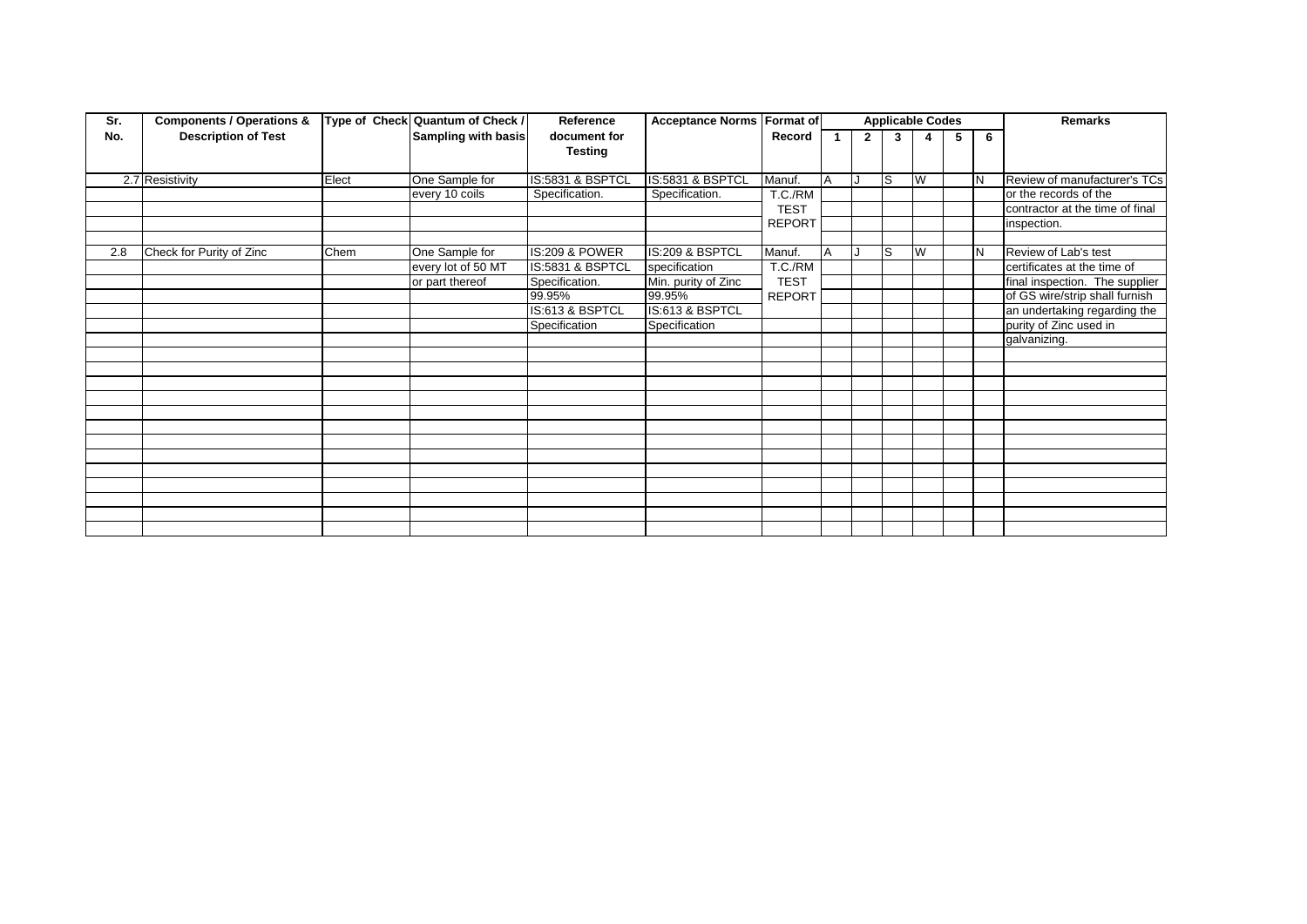| Sr. | <b>Components / Operations &amp;</b> |        | Type of Check Quantum of Check / | Reference                   | Acceptance Norms Format of |            |              |              |                         |   |   | <b>Remarks</b>                  |
|-----|--------------------------------------|--------|----------------------------------|-----------------------------|----------------------------|------------|--------------|--------------|-------------------------|---|---|---------------------------------|
| No. | <b>Description of Test</b>           |        | <b>Sampling with basis</b>       | document for                |                            | Record     | $\mathbf{2}$ | $\mathbf{3}$ | 4                       | 5 | 6 |                                 |
|     |                                      |        |                                  | <b>Testing</b>              |                            |            |              |              |                         |   |   |                                 |
|     |                                      |        |                                  |                             |                            |            |              |              |                         |   |   |                                 |
| В   | <b>INPROCESS INSPECTION</b>          |        |                                  |                             |                            |            |              |              |                         |   |   |                                 |
|     |                                      |        |                                  | <b>IS:5831 &amp; BSPTCL</b> | IS:5831 & BSPTCL           |            |              |              |                         |   |   |                                 |
|     | <b>3.0 COPPER DRAWN</b>              |        |                                  | Specification.              | Specification.             |            |              |              |                         |   |   |                                 |
|     | <b>WIRE</b>                          |        |                                  |                             |                            |            |              |              |                         |   |   |                                 |
|     |                                      |        |                                  |                             |                            |            |              |              |                         |   |   |                                 |
|     | 3.1 Surface finish and winding       | Visual | 100% on each                     | IS:8130 & approved          | IS:8130 & approved         | In Process |              | ls           | W                       |   |   | Review of the records of the    |
|     | (Visual check)                       |        | spool                            | data sheet. The             | IS:209 & BSPTCL            | Log Sheet  |              |              |                         |   |   | contractor at the time of final |
|     |                                      |        |                                  | IS:5831 & BSPTCL            | specification              |            |              |              |                         |   |   | inspection.                     |
|     |                                      |        |                                  | Specification.              | and free from              |            |              |              |                         |   |   |                                 |
|     |                                      |        |                                  | scratches.                  | scratches.                 |            |              |              |                         |   |   |                                 |
|     |                                      |        |                                  | IS:613 & BSPTCL             | IS:613 & BSPTCL            |            |              |              |                         |   |   |                                 |
|     | 3.2 Diameter of drawn copper         | Meas.  | One Sample from                  | Specification               | Specification              | In Process |              | S            | W                       |   | N | Review of the records of the    |
|     | wire                                 |        | each spool                       | data sheet.                 | data sheet.                | Log Sheet  |              |              |                         |   |   | contractor at the time of final |
|     |                                      |        |                                  |                             |                            |            |              |              |                         |   |   | inspection.                     |
|     |                                      |        |                                  |                             |                            |            |              |              |                         |   |   |                                 |
|     | 3.3 Annealing Test                   | Mech   | One Sample from                  | IS:8130 & approved          | IS:8130 & approved         | n Process  |              | lS           | $\overline{\mathsf{w}}$ |   |   | Review of the records of the    |
|     |                                      |        | each spool                       | data sheet Min. 18%         | data sheet Min. 18%        | Log Sheet  |              |              |                         |   |   | contractor at the time of final |
|     |                                      |        | the beginning                    | Outer most layer            | Outer most layer           |            |              |              |                         |   |   | contractor at the time of final |
|     |                                      |        |                                  | shall be right hand         | shall be right hand        |            |              |              |                         |   |   | inspection.                     |
|     |                                      |        |                                  | IS:5831 & BSPTCL            | IS:5831 & BSPTCL           |            |              |              |                         |   |   |                                 |
|     |                                      |        |                                  | Specification               | Specification              |            |              |              |                         |   |   |                                 |
|     |                                      |        |                                  | IS:5831 & BSPTCL            | IS:5831 & BSPTCL           |            |              |              |                         |   |   |                                 |
|     |                                      |        |                                  | Specification.              | Specification.             |            |              |              |                         |   |   |                                 |
|     |                                      |        |                                  |                             |                            |            |              |              |                         |   |   |                                 |
|     |                                      |        |                                  |                             |                            |            |              |              |                         |   |   |                                 |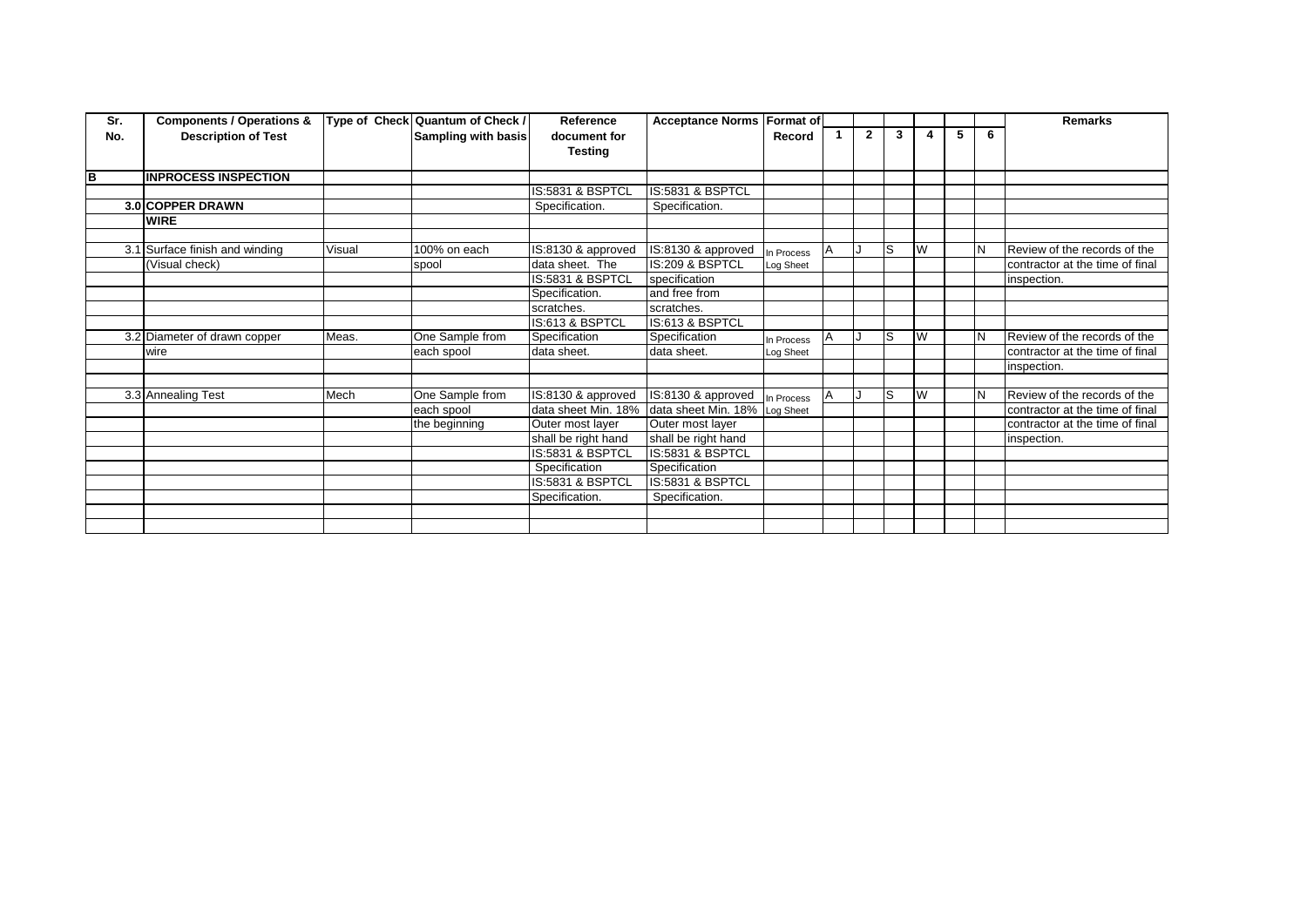| Sr. | <b>Components / Operations &amp;</b> |        | Type of Check Quantum of Check / | Reference                      | <b>Acceptance Norms</b> | <b>Format of</b> |              |   | <b>Applicable Codes</b> |   |   | Remarks                         |
|-----|--------------------------------------|--------|----------------------------------|--------------------------------|-------------------------|------------------|--------------|---|-------------------------|---|---|---------------------------------|
| No. | <b>Description of Test</b>           |        | <b>Sampling with basis</b>       | document for<br><b>Testing</b> |                         | Record           | $\mathbf{2}$ | 3 |                         | 5 | 6 |                                 |
|     | 3.4 Smoothness/Surface               | Visual | 100%                             | IS:5831 & BSPTCL               | IS:5831 & BSPTCL        | In Process       |              | S | W                       |   | N | Review of the records of the    |
|     | scratches (Visual check)             |        |                                  | Specification.                 | Specification.          | Log Sheet        |              |   |                         |   |   | contractor at the time of final |
|     |                                      |        |                                  | from Scratches                 | from Scratches          |                  |              |   |                         |   |   | inspection.                     |
|     | 3.5 Resistance /Km at 20° C          | Elect  | One Sample from                  | IS:8130 & approved             | IS:8130 & approved      | In Process       |              | S | W                       |   |   | Review of the records of the    |
|     |                                      |        | each spool                       | data sheet.                    | IS:209 & BSPTCL         | Log Sheet        |              |   |                         |   |   | contractor at the time of final |
|     |                                      |        |                                  | IS:5831 & BSPTCL               | specification           |                  |              |   |                         |   |   | inspection.                     |
|     |                                      |        |                                  | Specification.                 |                         |                  |              |   |                         |   |   |                                 |
|     | 3.6 Dimensions                       | Meas.  | One Sample from                  |                                |                         | n Process        |              | S | W                       |   |   | Review of the records of the    |
|     |                                      |        | each spool                       | IS:613 & BSPTCL                | IS:613 & BSPTCL         | Log Sheet        |              |   |                         |   |   | contractor at the time of final |
|     |                                      |        |                                  | Specification                  | Specification           |                  |              |   |                         |   |   | inspection.                     |
|     | <b>4.0 INSULATED CORE</b>            |        |                                  |                                |                         |                  |              |   |                         |   |   |                                 |
| 4.1 | Thickness of Insulation              |        | Each setting                     | IS:1554(Part-1)Table           | IS:1554(Part-1)Table    | In Process       |              | S | W                       |   |   | Review of the records of the    |
|     | Average                              | Meas.  | during running of                | 2 & approved data              | 2 & approved data       | Log Sheet        |              |   |                         |   |   | contractor at the time of final |
|     | 4.2 Surface finish                   | Meas.  | Each setting                     | IS:1554(Part-1) The            | IS:1554(Part-1) The     | In Process       |              | S | W                       |   |   | Review of the records of the    |
|     |                                      |        | during running of                | IS:5831 & BSPTCL               | IS:5831 & BSPTCL        | Log Sheet        |              |   |                         |   |   | contractor at the time of final |
|     |                                      |        | machine                          | Specification                  | Specification           |                  |              |   |                         |   |   | inspection.                     |
|     |                                      |        |                                  | IS:5831 & BSPTCL               | IS:5831 & BSPTCL        |                  |              |   |                         |   |   |                                 |
|     |                                      |        |                                  | Specification.                 | Specification.          |                  |              |   |                         |   |   |                                 |
|     | 4.3 Spark Test                       | Elect. | 100%                             | min. 6                         | min. 6                  | In Process       |              | S | W                       |   |   | Review of the records of the    |
|     |                                      |        |                                  | KV (r.m.s.)                    | KV (r.m.s.)             | Log Sheet        |              |   |                         |   |   | contractor at the time of final |
|     |                                      |        |                                  |                                |                         |                  |              |   |                         |   |   | inspection.                     |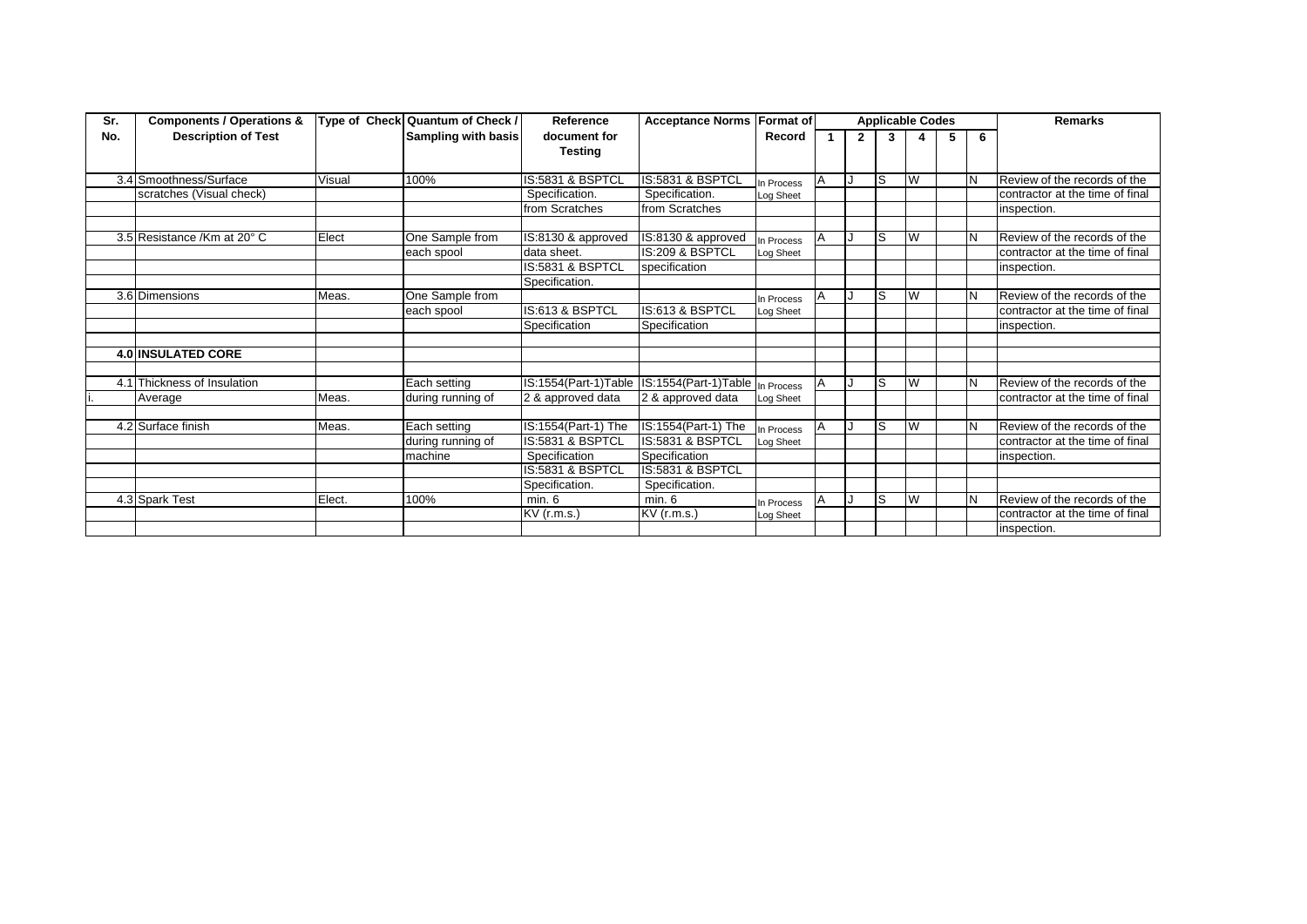| Sr. | <b>Components / Operations &amp;</b> |        | Type of Check Quantum of Check / | Reference            | <b>Acceptance Norms</b> | <b>Format of</b> |                | <b>Applicable Codes</b> |   |   |   | <b>Remarks</b>                  |
|-----|--------------------------------------|--------|----------------------------------|----------------------|-------------------------|------------------|----------------|-------------------------|---|---|---|---------------------------------|
| No. | <b>Description of Test</b>           |        | <b>Sampling with basis</b>       | document for         |                         | Record           | $\overline{2}$ | 3                       |   | 5 | 6 |                                 |
|     |                                      |        |                                  | <b>Testing</b>       |                         |                  |                |                         |   |   |   |                                 |
|     |                                      |        |                                  |                      |                         |                  |                |                         |   |   |   |                                 |
|     | 4.4 Core Identification/Colour of    | Visual | 100%                             | IS:5831 & BSPTCL     | IS:5831 & BSPTCL        | In Process       |                | lS                      | W |   | N | Review of the records of the    |
|     | cores                                |        |                                  | Specification.       | Specification.          | Log Sheet        |                |                         |   |   |   | contractor at the time of final |
|     |                                      |        |                                  |                      |                         |                  |                |                         |   |   |   | inspection.                     |
|     |                                      |        |                                  |                      |                         |                  |                |                         |   |   |   |                                 |
|     | 4.5 Eccentricity                     | Meas.  | 100%                             | Max. 10%/ approved   | Max. 10%/ approved      | n Process        |                | ls                      | W |   | N | Review of the records of the    |
|     |                                      |        |                                  | data sheet           | IS:209 & BSPTCL         | Log Sheet        |                |                         |   |   |   | contractor at the time of final |
|     |                                      |        |                                  | IS:5831 & BSPTCL     | specification           |                  |                |                         |   |   |   | inspection.                     |
|     |                                      |        |                                  | Specification.       |                         |                  |                |                         |   |   |   |                                 |
|     |                                      |        |                                  |                      |                         |                  |                |                         |   |   |   |                                 |
|     | 5.0 LAID UP CORES                    |        |                                  | IS:613 & BSPTCL      | IS:613 & BSPTCL         |                  |                |                         |   |   |   |                                 |
|     |                                      |        |                                  | Specification        | Specification           |                  |                |                         |   |   |   |                                 |
|     | 5.1 Direction of Lay                 | Visual | Each setting                     | The outer most       | The outer most          | In Process       |                | ls                      | W |   | N | Review of the records of the    |
|     |                                      |        | during Process                   | layer shall be right | layer shall be right    | Log Sheet        |                |                         |   |   |   | contractor at the time of final |
|     |                                      |        |                                  | hand and other       | hand and other          |                  |                |                         |   |   |   | inspection.                     |
|     |                                      |        |                                  | layers opposite to   | layers opposite to      |                  |                |                         |   |   |   |                                 |
|     |                                      |        |                                  | previous one.        | previous one.           |                  |                |                         |   |   |   |                                 |
|     | 5.2 Sequence of laying               | Visual | Each setting                     |                      |                         | In Process       |                | ls                      | W |   | N | Review of the records of the    |
|     |                                      |        | during Process                   | approved data sheet  | approved data sheet     | Log Sheet        |                |                         |   |   |   | contractor at the time of final |
|     |                                      |        |                                  | IS:5831 & BSPTCL     | IS:5831 & BSPTCL        |                  |                |                         |   |   |   | inspection.                     |
|     |                                      |        |                                  | Specification        | Specification           |                  |                |                         |   |   |   |                                 |
|     | 5.3 Tightness of cores               | Visual | Each setting                     | IS:5831 & BSPTCL     | IS:5831 & BSPTCL        | In Process       |                | ls                      | W |   | N | Review of the records of the    |
|     |                                      |        | during Process                   | Specification.       | Specification.          | Log Sheet        |                |                         |   |   |   | contractor at the time of final |
|     |                                      |        |                                  |                      |                         |                  |                |                         |   |   |   | inspection.                     |
|     |                                      |        |                                  |                      |                         |                  |                |                         |   |   |   |                                 |
|     |                                      |        |                                  |                      |                         |                  |                |                         |   |   |   |                                 |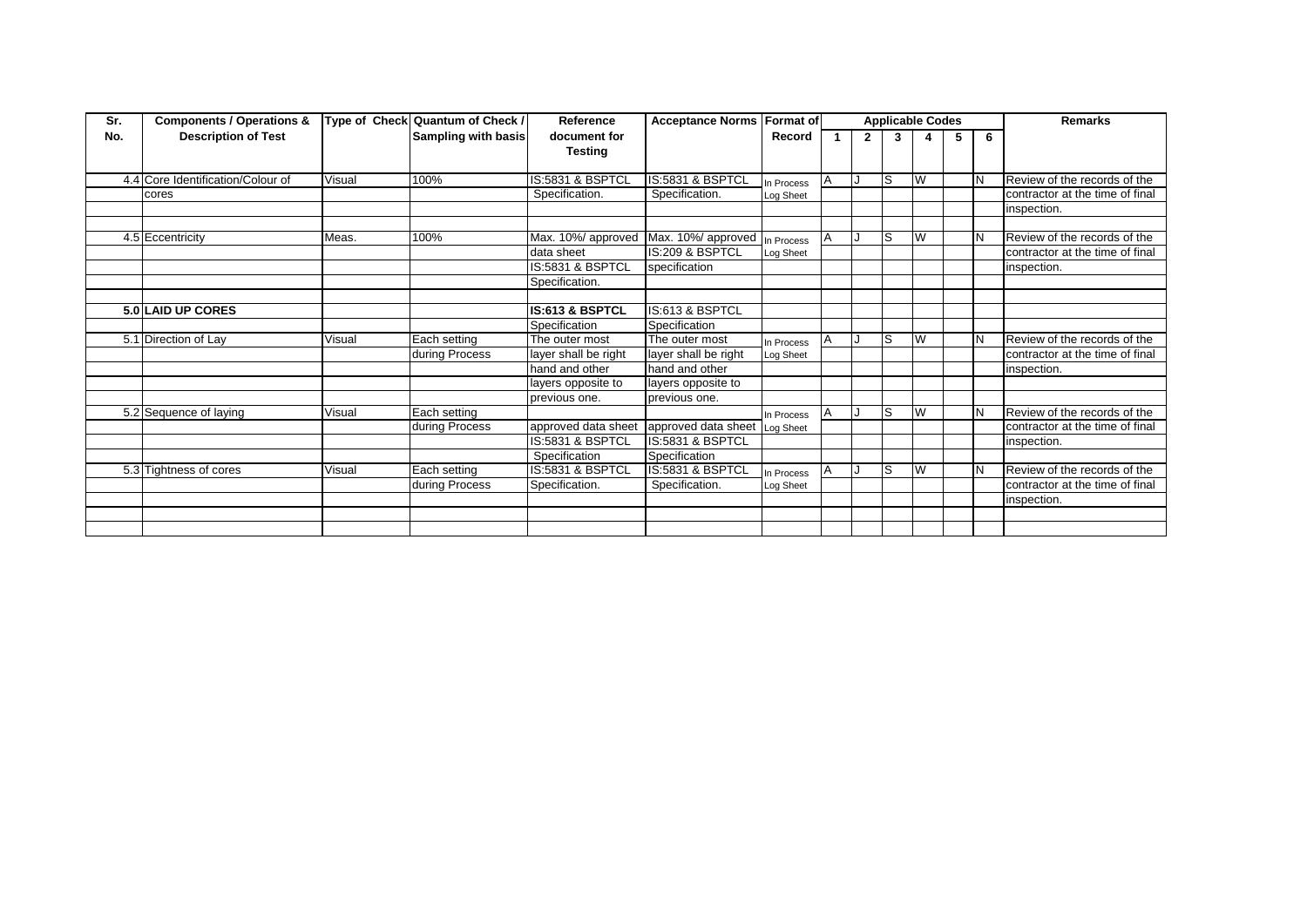| Sr. | <b>Components / Operations &amp;</b> |        | Type of Check Quantum of Check / | Reference                               | <b>Acceptance Norms Format of</b> |            |          |              | <b>Applicable Codes</b> |    |   |   | <b>Remarks</b>                  |
|-----|--------------------------------------|--------|----------------------------------|-----------------------------------------|-----------------------------------|------------|----------|--------------|-------------------------|----|---|---|---------------------------------|
| No. | <b>Description of Test</b>           |        | Sampling with basis              | document for                            |                                   | Record     |          | $\mathbf{2}$ | 3                       |    | 5 | 6 |                                 |
|     |                                      |        |                                  | <b>Testing</b>                          |                                   |            |          |              |                         |    |   |   |                                 |
|     |                                      |        |                                  |                                         |                                   |            |          |              |                         |    |   |   |                                 |
|     | 5.4 Diameter                         | Meas.  | Each setting                     | IS:5831 & BSPTCL                        | IS:5831 & BSPTCL                  | In Process | A        |              | S                       | W  |   |   | Review of the records of the    |
|     |                                      |        | during Process                   | Specification.                          | Specification.                    | Log Sheet  |          |              |                         |    |   |   | contractor at the time of final |
|     |                                      |        |                                  |                                         |                                   |            |          |              |                         |    |   |   | inspection.                     |
|     |                                      |        |                                  |                                         |                                   |            |          |              |                         |    |   |   |                                 |
|     | 6.0 INNER SHEATHING BY               |        |                                  |                                         |                                   |            |          |              |                         |    |   |   |                                 |
|     | <b>EXTRUSION</b>                     |        |                                  |                                         | IS:209 & BSPTCL                   |            |          |              |                         |    |   |   |                                 |
|     |                                      |        |                                  | <b>IS:5831 &amp; BSPTCL</b>             | specification                     |            |          |              |                         |    |   |   |                                 |
|     | 6.1 Thickness of inner sheath        | Meas.  | Each setting                     | Specification.                          | IS:1554(Part-1)                   | In Process | Α        |              | ls                      | W  |   | N | Review of the records of the    |
|     |                                      |        | during Process                   | Table-4 & approved                      | Table-4 & approved                | Log Sheet  |          |              |                         |    |   |   | contractor at the time of final |
|     |                                      |        |                                  | IS:613 & BSPTCL                         | IS:613 & BSPTCL                   |            |          |              |                         |    |   |   | inspection.                     |
|     |                                      |        |                                  | Specification                           | Specification                     |            |          |              |                         |    |   |   |                                 |
|     | 6.2 Dia over Inner Sheath            | Meas.  | Each setting                     |                                         |                                   | In Process |          |              | S                       | W  |   | N | Review of the records of the    |
|     |                                      |        | during Process                   | Approved data sheet Approved data sheet |                                   | Log Sheet  |          |              |                         |    |   |   | contractor at the time of final |
|     |                                      |        |                                  |                                         |                                   |            |          |              |                         |    |   |   | inspection.                     |
|     |                                      |        |                                  |                                         |                                   |            |          |              |                         |    |   |   |                                 |
|     | 6.3 Type of Sheathing Material       | Visual | Each setting                     | IS:1554(Part-1) &                       | IS:1554(Part-1) &                 | Log Sheet  | <b>A</b> |              | ls                      | İW |   |   | Review of the records of the    |
|     |                                      |        |                                  | smooth & free from                      | smooth & free from                |            |          |              |                         |    |   |   | inspection.                     |
|     |                                      |        |                                  | any defects.                            | any defects.                      |            |          |              |                         |    |   |   |                                 |
|     |                                      |        |                                  | IS:5831 & BSPTCL                        | IS:5831 & BSPTCL                  |            |          |              |                         |    |   |   |                                 |
|     | 7.0 ARMOURING                        |        |                                  | <b>Specification</b>                    | Specification                     |            |          |              |                         |    |   |   |                                 |
|     |                                      |        |                                  | IS:5831 & BSPTCL                        | IS:5831 & BSPTCL                  |            |          |              |                         |    |   |   |                                 |
|     | 7.1 No. of armour wires &            | Meas.  | Starting of M/C                  | Specification.                          | Specification.                    | In Process | A        |              | S                       | W  |   | N | Review of the records of the    |
|     | construction                         |        | and during                       | approved data sheet                     | approved data sheet               | Log Sheet  |          |              |                         |    |   |   | contractor at the time of final |
|     |                                      |        | running                          |                                         |                                   |            |          |              |                         |    |   |   | inspection.                     |
|     |                                      |        |                                  |                                         |                                   |            |          |              |                         |    |   |   |                                 |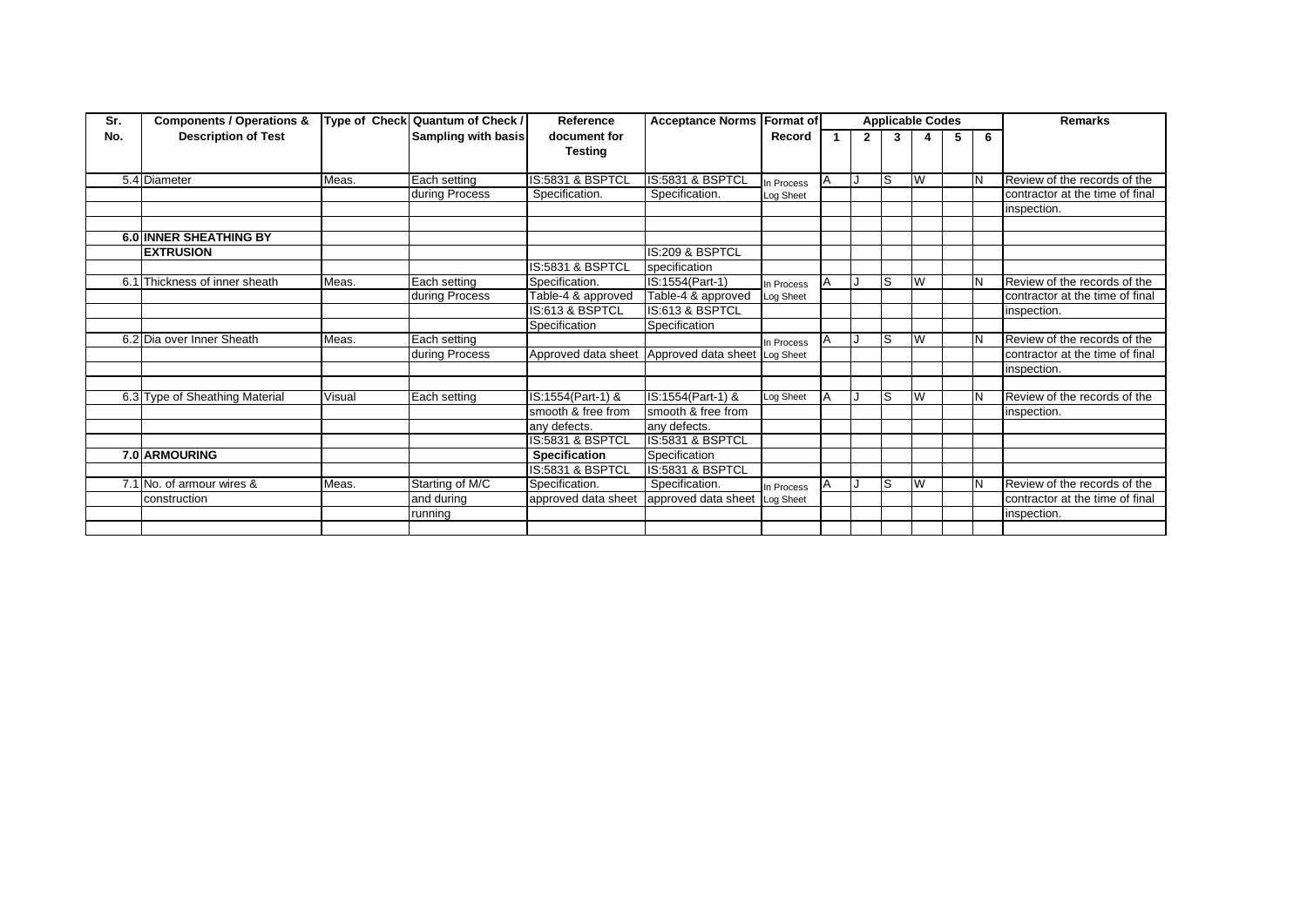|     |                                      |               | BIHAR STATE POWER TRANSMISSION COMPANY LIMITED |                                                        |                            |                         |                |              |   |                         |                |     |                                 |
|-----|--------------------------------------|---------------|------------------------------------------------|--------------------------------------------------------|----------------------------|-------------------------|----------------|--------------|---|-------------------------|----------------|-----|---------------------------------|
|     |                                      |               |                                                | <b>MANUFACTURING QUALITY PLAN -- PVC CONTROL CABLE</b> |                            |                         |                |              |   |                         |                |     |                                 |
|     | <b>MANUFACTURERS</b>                 | Customer      | Vendor's                                       | Item:                                                  | <b>MQP No: 007</b>         |                         |                |              |   | Valid                   |                |     | 15.01.2016                      |
|     | <b>DETAILS</b>                       |               | Code                                           |                                                        |                            |                         |                |              |   | From:                   |                |     |                                 |
|     |                                      |               |                                                |                                                        |                            |                         |                |              |   | Valid                   |                |     |                                 |
|     |                                      | <b>BSPTCL</b> |                                                | 1.1 KV GRADE PVC Rev. No. 00<br><b>CONTROL CABLE</b>   |                            |                         |                |              |   | Upto:                   |                |     | <b>Till Revision</b>            |
|     |                                      |               |                                                |                                                        | Date 02.01.2016            |                         |                |              |   |                         | Page: 17 of 27 |     |                                 |
| Sr. | <b>Components / Operations &amp;</b> |               | Type of Check Quantum of Check /               | Reference                                              | Acceptance Norms Format of |                         |                |              |   | <b>Applicable Codes</b> |                |     | <b>Remarks</b>                  |
| No. | <b>Description of Test</b>           |               | Sampling with basis                            | document for<br><b>Testing</b>                         |                            | Record                  | $\mathbf{1}$   | $\mathbf{2}$ | 3 | 4                       | 5              | 6   |                                 |
|     | 7.2 Dimensions of Armour Wire/       | Meas.         | Starting of M/C                                | IS:5831 & BSPTCL                                       | IS:5831 & BSPTCL           | In Process              | IA.            | J            | S | W                       |                | IN. | Review of the records of the    |
|     | strip                                |               | and during                                     | Specification.                                         | Specification.             | Log Sheet               |                |              |   |                         |                |     | contractor at the time of final |
|     |                                      |               | running                                        |                                                        |                            |                         |                |              |   |                         |                |     | inspection.                     |
|     |                                      |               |                                                |                                                        |                            |                         |                |              |   |                         |                |     |                                 |
|     | 7.3 Surface Finish                   | Visual        | Starting of M/C                                | Should be                                              | Should be                  | In Process              | A              |              | S | W                       |                | N   | Review of the records of the    |
|     |                                      |               | and during                                     | reasonably                                             | IS:209 & BSPTCL            | Log Sheet               |                |              |   |                         |                |     | contractor at the time of final |
|     |                                      |               | running                                        | IS:5831 & BSPTCL                                       | specification              |                         |                |              |   |                         |                |     | inspection.                     |
|     |                                      |               |                                                | Specification.                                         |                            |                         |                |              |   |                         |                |     |                                 |
|     | 7.4 Lay Direction                    | Visual        | Starting of M/C                                | Left hand lay                                          | Left hand lay              | In Process              | $\overline{A}$ |              | S | W                       |                | IN. | Review of the records of the    |
|     |                                      |               | and during                                     | IS:613 & BSPTCL                                        | IS:613 & BSPTCL            | Log Sheet               |                |              |   |                         |                |     | contractor at the time of final |
|     |                                      |               | running                                        | Specification                                          | Specification              |                         |                |              |   |                         |                |     | inspection.                     |
|     |                                      |               |                                                |                                                        |                            |                         |                |              |   |                         |                |     |                                 |
|     | 7.5 Gap between two wires/strip      | Meas.         | Starting of M/C                                | Not more than                                          | Not more than              | In Process              | IA.            |              | S | W                       |                | IN. | Review of the records of the    |
|     |                                      |               | and during                                     | one wire dia. / width                                  | one wire dia. / width      | Log Sheet               |                |              |   |                         |                |     | contractor at the time of final |
|     |                                      |               | running                                        | of strip.                                              | of strip.                  |                         |                |              |   |                         |                |     | inspection.                     |
|     |                                      |               |                                                |                                                        |                            |                         |                |              |   |                         |                |     |                                 |
|     |                                      |               | and during                                     | No face bend                                           | No face bend               |                         |                |              |   |                         |                |     | contractor at the time of final |
|     |                                      |               | running                                        | IS:5831 & BSPTCL                                       | IS:5831 & BSPTCL           |                         |                |              |   |                         |                |     | inspection.                     |
|     | 7.6 Dia over Armour                  | Meas.         | Starting of M/C                                | Specification                                          | Specification              |                         |                |              | S | W                       |                | N   | Review of the records of the    |
|     |                                      |               | and during                                     | IS:5831 & BSPTCL                                       | IS:5831 & BSPTCL           | In Process<br>Log Sheet | A              |              |   |                         |                |     | contractor at the time of final |
|     |                                      |               | running                                        | Specification.                                         | Specification.             |                         |                |              |   |                         |                |     | inspection.                     |
|     |                                      |               |                                                |                                                        |                            |                         |                |              |   |                         |                |     |                                 |
|     |                                      |               |                                                |                                                        |                            |                         |                |              |   |                         |                |     |                                 |
|     |                                      |               |                                                |                                                        |                            |                         |                |              |   |                         |                |     |                                 |
|     |                                      |               |                                                |                                                        |                            |                         |                |              |   |                         |                |     |                                 |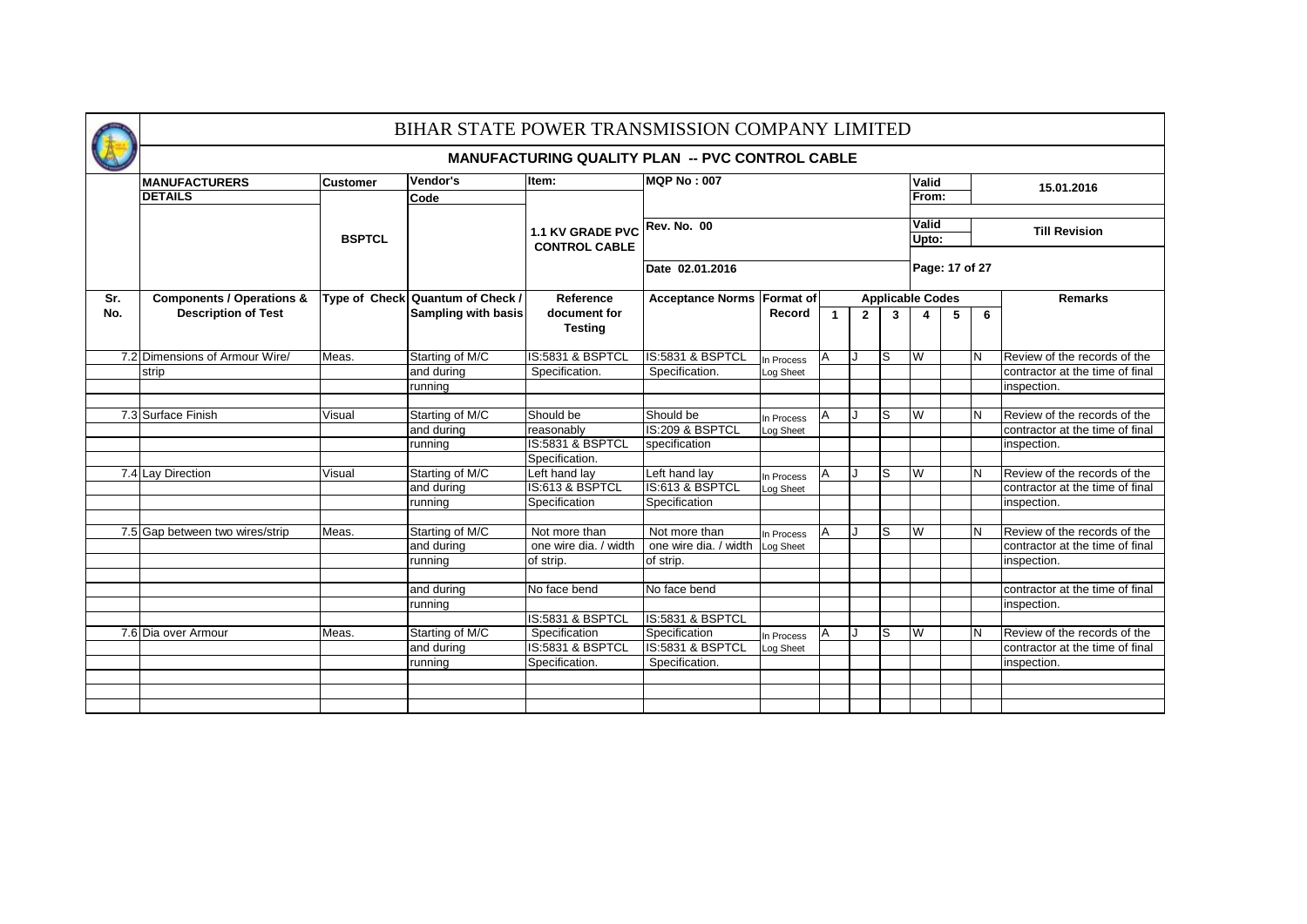| Sr. | <b>Components / Operations &amp;</b> |        | Type of Check Quantum of Check / | Reference                   | <b>Acceptance Norms Format of</b> |            |   |              |     | <b>Applicable Codes</b> |   |   | <b>Remarks</b>                  |
|-----|--------------------------------------|--------|----------------------------------|-----------------------------|-----------------------------------|------------|---|--------------|-----|-------------------------|---|---|---------------------------------|
| No. | <b>Description of Test</b>           |        | Sampling with basis              | document for                |                                   | Record     |   | $\mathbf{2}$ | 3   |                         | 5 | 6 |                                 |
|     |                                      |        |                                  | <b>Testing</b>              |                                   |            |   |              |     |                         |   |   |                                 |
|     |                                      |        |                                  |                             |                                   |            |   |              |     |                         |   |   |                                 |
|     | <b>8.0 FINISHED CABLES</b>           |        |                                  | <b>IS:5831 &amp; BSPTCL</b> | IS:5831 & BSPTCL                  |            |   |              |     |                         |   |   |                                 |
|     | (Outer Sheathing)                    |        |                                  | Specification.              | Specification.                    |            |   |              |     |                         |   |   |                                 |
|     |                                      |        |                                  |                             |                                   |            |   |              |     |                         |   |   |                                 |
|     | 8.1 Thickness of Outer Sheath        | Meas.  | Starting of M/C                  | IS:1554 (Part-1)            | IS:1554 (Part-1)                  | In Process |   |              | ls  | W                       |   |   | Review of the records of the    |
|     |                                      |        | and during                       | Table-7 and                 | Table-7 and                       | Log Sheet  |   |              |     |                         |   |   | contractor at the time of final |
|     |                                      |        | running                          | approved data sheet         | IS:209 & BSPTCL                   |            |   |              |     |                         |   |   | inspection.                     |
|     |                                      |        |                                  | IS:5831 & BSPTCL            | specification                     |            |   |              |     |                         |   |   |                                 |
|     | 8.2 Type of Sheathing material       | Visual | Starting of M/C                  | Specification.              | IS:1554 (Part-1) &                | In Process |   |              | ls  | W                       |   |   | Review of the records of the    |
|     |                                      |        | and during                       | approved data sheet         | approved data sheet               | Log Sheet  |   |              |     |                         |   |   | contractor at the time of final |
|     |                                      |        | running                          | IS:613 & BSPTCL             | IS:613 & BSPTCL                   |            |   |              |     |                         |   |   | inspection.                     |
|     |                                      |        |                                  | Specification               | Specification                     |            |   |              |     |                         |   |   |                                 |
|     | 8.3 Surface finish                   | Visual | Starting of M/C                  | The surface shall be        | The surface shall be              | In Process |   |              | ls  | W                       |   |   | Review of the records of the    |
|     |                                      |        | and during                       | smooth and free             | smooth and free                   | Log Sheet  |   |              |     |                         |   |   | contractor at the time of final |
|     |                                      |        | running                          | from any defects.           | from any defects.                 |            |   |              |     |                         |   |   | inspection.                     |
|     |                                      |        |                                  |                             |                                   |            |   |              |     |                         |   |   |                                 |
|     | 8.4 Overall Dia                      | Meas.  | Starting of M/C                  | Approved data               | Approved data                     | Log Sheet  | A |              | lS. | W                       |   |   | Review of the records of the    |
|     |                                      |        | running                          |                             |                                   |            |   |              |     |                         |   |   | inspection.                     |
|     |                                      |        |                                  |                             |                                   |            |   |              |     |                         |   |   |                                 |
|     | 8.5 Embossing                        | Visual | Starting of M/C                  | IS:5831 & BSPTCL            | IS:5831 & BSPTCL                  | In Process |   |              | ls  | W                       |   |   | Review of the records of the    |
|     |                                      |        | and during                       | Specification               | Specification                     | Log Sheet  |   |              |     |                         |   |   | contractor at the time of final |
|     |                                      |        | running                          | IS:5831 & BSPTCL            | IS:5831 & BSPTCL                  |            |   |              |     |                         |   |   | inspection.                     |
|     |                                      |        |                                  | Specification.              | Specification.                    |            |   |              |     |                         |   |   |                                 |
|     | 8.6 Progressive Sequential           | Visual | Starting of M/C                  | <b>BSPTCL</b>               | <b>BSPTCL</b>                     | In Process |   |              | ls  | W                       |   |   | Review of the records of the    |
|     | marking                              |        | and during running               | Specification               | Specification                     | Log Sheet  |   |              |     |                         |   |   | contractor at the time of final |
|     |                                      |        |                                  |                             |                                   |            |   |              |     |                         |   |   | inspection.                     |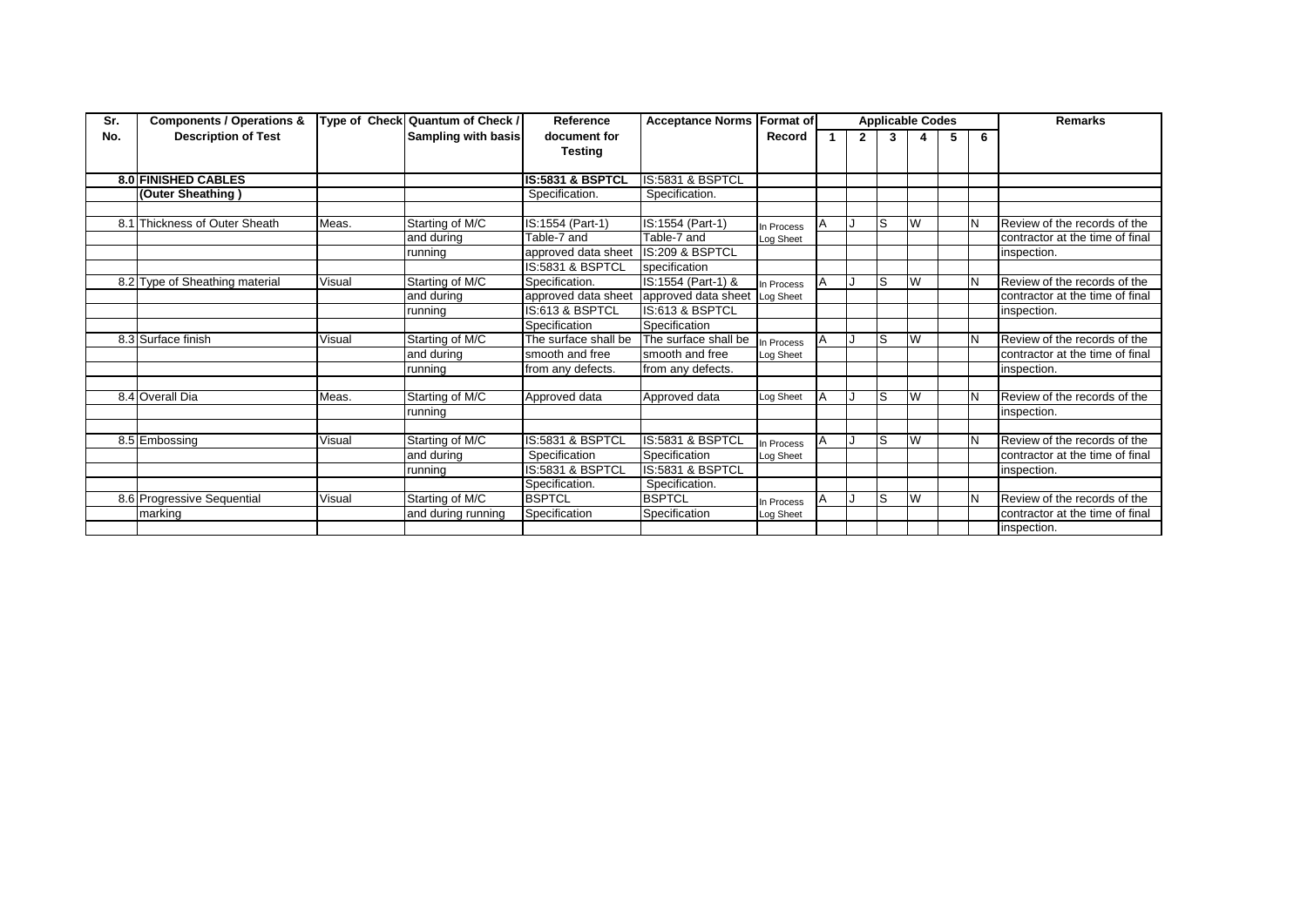| Sr. | <b>Components / Operations &amp;</b> |        | Type of Check Quantum of Check / | Reference                   | <b>Acceptance Norms Format of</b> |            |             |     | <b>Applicable Codes</b> |   |     | <b>Remarks</b>                  |
|-----|--------------------------------------|--------|----------------------------------|-----------------------------|-----------------------------------|------------|-------------|-----|-------------------------|---|-----|---------------------------------|
| No. | <b>Description of Test</b>           |        | Sampling with basis              | document for                |                                   | Record     | $2^{\circ}$ | 3   | 4                       | 5 | 6   |                                 |
|     |                                      |        |                                  | <b>Testing</b>              |                                   |            |             |     |                         |   |     |                                 |
|     |                                      |        |                                  |                             |                                   |            |             |     |                         |   |     |                                 |
|     | 9.0 DRUM WINDING                     |        |                                  | <b>IS:5831 &amp; BSPTCL</b> | IS:5831 & BSPTCL                  |            |             |     |                         |   |     |                                 |
|     |                                      |        |                                  | Specification.              | Specification.                    |            |             |     |                         |   |     |                                 |
|     | 9.1 Drum Condition                   | Visual | 100%                             |                             |                                   | In Process |             | lS. | W                       |   | IN. | Review of the records of the    |
|     |                                      |        |                                  | <b>BSPTCL</b>               | <b>BSPTCL</b>                     | Log Sheet  |             |     |                         |   |     | contractor at the time of final |
|     |                                      |        |                                  | Specification               | Specification                     |            |             |     |                         |   |     | inspection.                     |
|     |                                      |        |                                  |                             | IS:209 & BSPTCL                   |            |             |     |                         |   |     |                                 |
|     |                                      |        |                                  | IS:5831 & BSPTCL            | specification                     |            |             |     |                         |   |     |                                 |
|     | 9.2 Bituminized Water proof          | Visual | 100%                             | Specification.              |                                   | In Process |             | lS. | W                       |   | IN. | Review of the records of the    |
|     | Paper Covering                       |        |                                  | <b>BSPTCL</b>               | <b>BSPTCL</b>                     | Log Sheet  |             |     |                         |   |     | contractor at the time of final |
|     |                                      |        |                                  | IS:613 & BSPTCL             | IS:613 & BSPTCL                   |            |             |     |                         |   |     | inspection.                     |
|     |                                      |        |                                  | Specification               | Specification                     |            |             |     |                         |   |     |                                 |
|     |                                      |        |                                  |                             |                                   |            |             |     |                         |   |     |                                 |
|     | 9.3 Cable Length in Meters           | Meas.  | 100%                             | Approved data               | Approved data                     | In Process |             | ls  | W                       |   | IN. | Review of the records of the    |
|     |                                      |        |                                  | sheets 500/1000             | sheets 500/1000                   | Log Sheet  |             |     |                         |   |     | contractor at the time of final |
|     |                                      |        |                                  | $+/- 5%$                    | $+/- 5%$                          |            |             |     |                         |   |     | inspection.                     |
|     |                                      |        |                                  |                             |                                   |            |             |     |                         |   |     |                                 |
|     |                                      |        |                                  |                             |                                   |            |             |     |                         |   |     |                                 |
|     |                                      |        |                                  |                             |                                   |            |             |     |                         |   |     |                                 |
|     |                                      |        |                                  |                             |                                   |            |             |     |                         |   |     |                                 |
|     |                                      |        |                                  |                             |                                   |            |             |     |                         |   |     |                                 |
|     |                                      |        |                                  |                             |                                   |            |             |     |                         |   |     |                                 |
|     |                                      |        |                                  |                             |                                   |            |             |     |                         |   |     |                                 |
|     |                                      |        |                                  |                             |                                   |            |             |     |                         |   |     |                                 |
|     |                                      |        |                                  |                             |                                   |            |             |     |                         |   |     |                                 |
|     |                                      |        |                                  |                             |                                   |            |             |     |                         |   |     |                                 |
|     |                                      |        |                                  |                             |                                   |            |             |     |                         |   |     |                                 |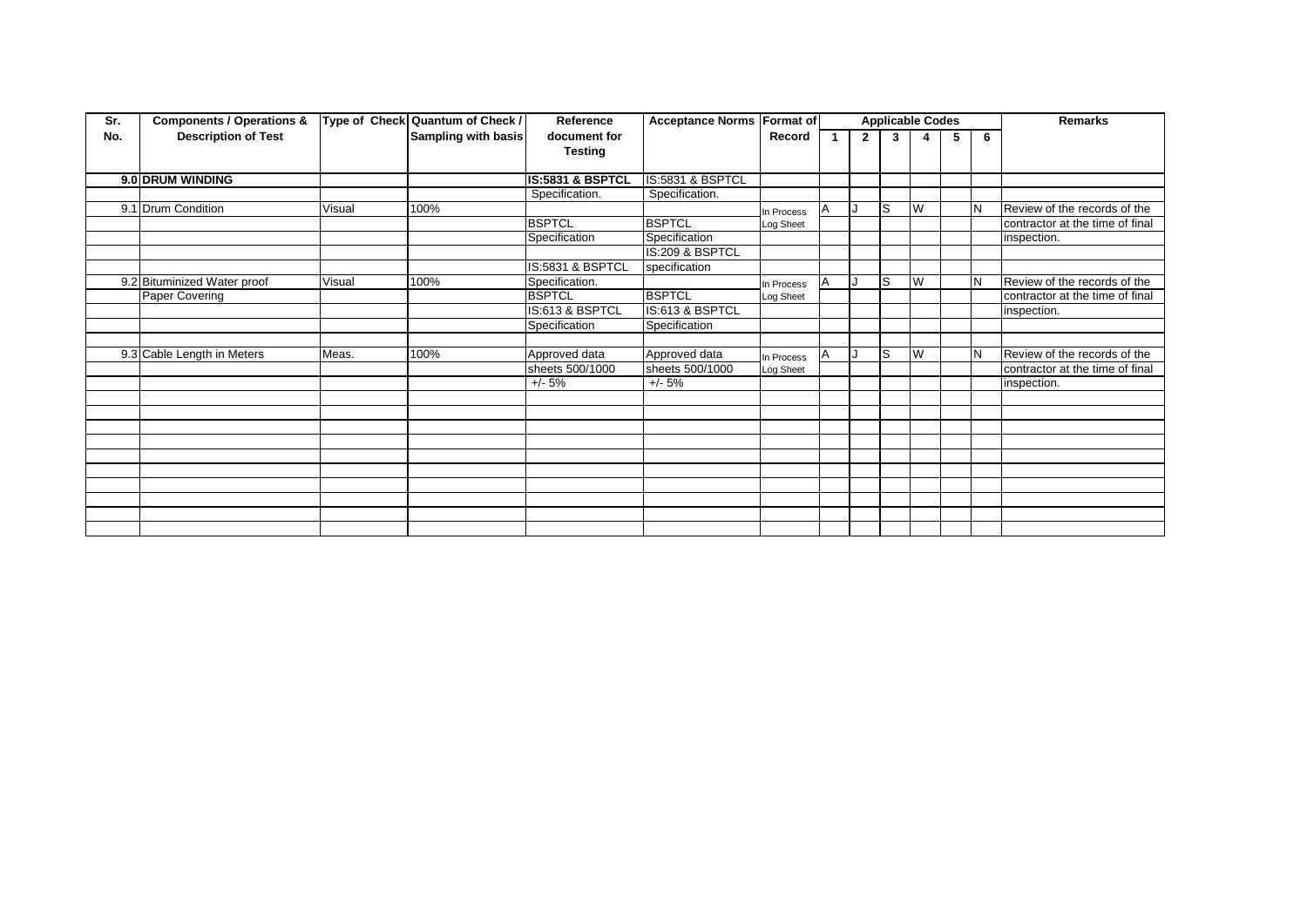| Sr. | <b>Components / Operations &amp;</b> | Type of      | Quantum of Check /                                        | Reference                   | <b>Acceptance Norms Format of</b> |                      |           |                |    | <b>Applicable Codes</b> |   |   | <b>Remarks</b>                  |
|-----|--------------------------------------|--------------|-----------------------------------------------------------|-----------------------------|-----------------------------------|----------------------|-----------|----------------|----|-------------------------|---|---|---------------------------------|
| No. | <b>Description of Test</b>           | <b>Check</b> | Sampling with                                             | document for                |                                   | Record               |           | $\overline{2}$ | 3  | 4                       | 5 | 6 |                                 |
|     |                                      |              | basis                                                     | <b>Testing</b>              |                                   |                      |           |                |    |                         |   |   |                                 |
|     |                                      |              |                                                           |                             |                                   |                      |           |                |    |                         |   |   |                                 |
|     | 10.0 FINAL INSPECTION &              |              |                                                           | IS:5831 & BSPTCL            | IS:5831 & BSPTCL                  |                      |           |                |    |                         |   |   |                                 |
|     | <b>TESTING</b>                       |              |                                                           | Specification.              | Specification.                    |                      |           |                |    |                         |   |   |                                 |
|     |                                      |              |                                                           |                             |                                   |                      |           |                |    |                         |   |   |                                 |
|     | <b>11.0 ROUTINE TESTING</b>          |              |                                                           |                             |                                   |                      |           |                |    |                         |   |   |                                 |
|     |                                      |              |                                                           |                             |                                   |                      |           |                |    |                         |   |   |                                 |
|     | 11.1 Conductor resistance at 20°C    | Elect        | 100% Drums                                                | IS:8130 Table-2 /           | IS:209 & BSPTCL                   | Routine              | <b>IA</b> |                | lU |                         |   |   | Review of the records of the    |
|     |                                      |              |                                                           | <b>IS:5831 &amp; BSPTCL</b> | specification                     | Test                 |           |                |    |                         |   |   | contractor at the time of final |
|     |                                      |              |                                                           | Specification.              |                                   | Certificate          |           |                |    |                         |   |   | inspection.                     |
|     |                                      |              |                                                           |                             |                                   |                      |           |                |    |                         |   |   |                                 |
|     | 11.2 High Voltage Test at room       | Elect        | 100% Drums                                                | IS:613 & BSPTCL             | IS:613 & BSPTCL                   | Routine              | <b>IA</b> |                | U  | $\checkmark$            |   |   | Review of the records of the    |
|     | temperature                          |              |                                                           | Specification               | Specification                     | <b>Test</b>          |           |                |    |                         |   |   | contractor at the time of final |
|     |                                      |              |                                                           | (r.m.s.) for 5 Minute       | (r.m.s.) for 5 Minute             | Certificate          |           |                |    |                         |   |   | inspection.                     |
|     |                                      |              |                                                           |                             |                                   |                      |           |                |    |                         |   |   |                                 |
|     | <b>12.0 ACCEPTANCE TESTS</b>         |              |                                                           |                             |                                   |                      |           |                |    |                         |   |   |                                 |
|     |                                      |              |                                                           |                             |                                   |                      |           |                |    |                         |   |   |                                 |
|     | <b>12.1 FINISHED CABLE</b>           |              |                                                           |                             |                                   |                      |           |                |    |                         |   |   |                                 |
|     | of sequential marking check          |              |                                                           |                             |                                   |                      |           |                |    |                         |   |   |                                 |
|     | Surface finish                       |              |                                                           |                             |                                   |                      |           |                |    |                         |   |   |                                 |
|     | Top & Bottom sequential              |              |                                                           | IS:5831 & BSPTCL            | IS:5831 & BSPTCL                  |                      |           |                |    |                         |   |   |                                 |
|     | marking check                        |              |                                                           | Specification               | Specification                     |                      |           |                |    |                         |   |   |                                 |
|     | Length Measurement                   |              | Verification through rewinding, 10%of to IS:5831 & BSPTCL |                             | IS:5831 & BSPTCL                  |                      |           |                |    |                         |   |   |                                 |
|     |                                      |              |                                                           | Specification.              | Specification.                    |                      |           |                |    |                         |   |   |                                 |
|     |                                      |              |                                                           |                             |                                   |                      |           |                |    |                         |   |   | Dispatch                        |
|     | 12.2 High Voltage test at room       | Elect        | 100% Drums                                                | IS:1554(Part-1)/            | IS:1554(Part-1) /                 | Acceptance A<br>Test |           |                | U  | v                       |   |   | Instructions/Clearance.         |
|     | temperature                          |              |                                                           | <b>BSPTCL Specifi-</b>      | <b>BSPTCL Specifi-</b>            | Certificate          |           |                |    |                         |   |   |                                 |
|     |                                      |              |                                                           | cation shall with-          | cation shall with-                |                      |           |                |    |                         |   |   |                                 |
|     |                                      |              |                                                           | stand 3 KV (r.m.s.)         | stand 3 KV (r.m.s.)               |                      |           |                |    |                         |   |   |                                 |
|     |                                      |              |                                                           | for 5 minutes.              | for 5 minutes.                    |                      |           |                |    |                         |   |   |                                 |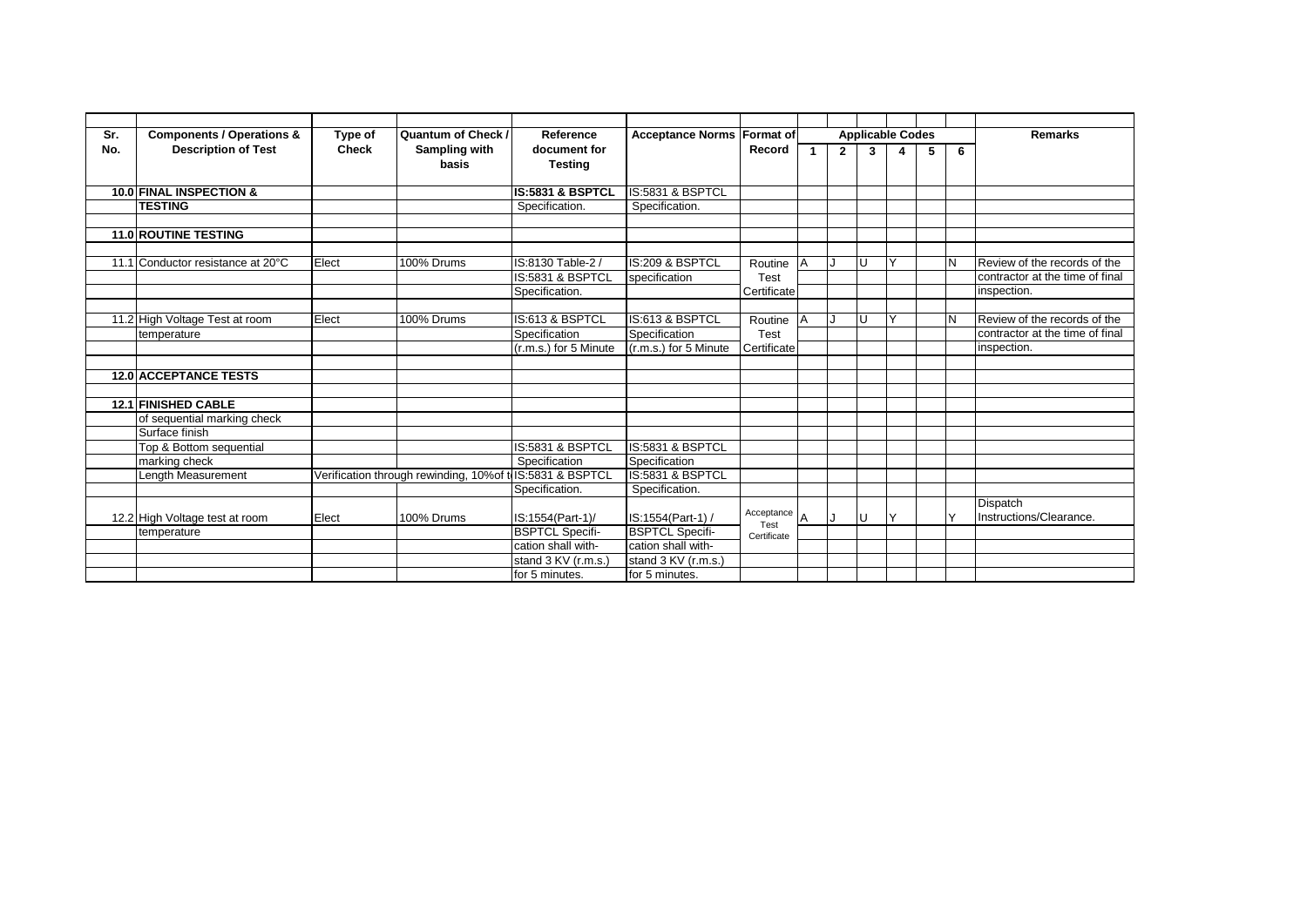| Sr.                         | <b>Components / Operations &amp;</b> |         | Type of Check Quantum of Check / | Reference            | <b>Acceptance Norms Format of</b> |                           |              |                |   | <b>Applicable Codes</b> |   |              | <b>Remarks</b>               |
|-----------------------------|--------------------------------------|---------|----------------------------------|----------------------|-----------------------------------|---------------------------|--------------|----------------|---|-------------------------|---|--------------|------------------------------|
| No.                         | <b>Description of Test</b>           |         | <b>Sampling with basis</b>       | document for         |                                   | Record                    | $\mathbf{1}$ | $\overline{2}$ | 3 | 4                       | 5 | 6            |                              |
|                             |                                      |         |                                  | <b>Testing</b>       |                                   |                           |              |                |   |                         |   |              |                              |
|                             |                                      |         |                                  |                      |                                   |                           |              |                |   |                         |   |              |                              |
|                             | 12.3 Conductor Resistance at 20°C    | Elect   | 10% Drums                        | IS:5831 & BSPTCL     | IS:5831 & BSPTCL                  | Acceptance $\overline{A}$ |              | IJ             | U |                         |   |              | <b>Dispatch</b>              |
|                             |                                      |         | (value to tally with             | Specification.       | Specification.                    | Test<br>Certificate       |              |                |   |                         |   |              | Standard resistance to be    |
|                             |                                      |         | routine test reports             |                      |                                   |                           |              |                |   |                         |   |              | kept available for equipment |
|                             |                                      |         | of same drum no)                 |                      |                                   |                           |              |                |   |                         |   |              | callibration verification.   |
|                             |                                      |         |                                  |                      |                                   |                           |              |                |   |                         |   |              |                              |
|                             |                                      |         |                                  |                      |                                   | Acceptance                |              |                |   |                         |   |              | <b>Dispatch</b>              |
|                             | 12.4 Insulation Resistance Test      | Elect   | sample for                       | IS:5831 / approved   | IS:209 & BSPTCL                   | Test                      | ΙA           |                | U |                         |   | Υ            | Instructions/Clearance.      |
|                             |                                      |         | every 10 drums or                | IS:5831 & BSPTCL     | specification                     | Certificate               |              |                |   |                         |   |              |                              |
|                             |                                      |         | part thereof per                 | Specification.       | at 27°C 36.7 M Ohm                |                           |              |                |   |                         |   |              |                              |
|                             |                                      |         | size                             | Km                   | Km                                |                           |              |                |   |                         |   |              |                              |
|                             |                                      |         |                                  | IS:613 & BSPTCL      | IS:613 & BSPTCL                   |                           |              |                |   |                         |   |              |                              |
|                             |                                      |         |                                  |                      |                                   |                           |              |                |   |                         |   |              | <b>Dispatch</b>              |
|                             | 12.5 Flamability Test                | Thermal | sample per lot                   | Specification        | Specification                     | Acceptance                |              |                | U |                         |   | $\vee$       | Instructions/Clearance.      |
|                             |                                      |         | for each size                    | <b>BSPTCL Specn.</b> | <b>BSPTCL Specn.</b>              | Test<br>Certificate       |              |                |   |                         |   |              |                              |
|                             |                                      |         |                                  |                      |                                   |                           |              |                |   |                         |   |              |                              |
|                             |                                      |         |                                  |                      |                                   |                           |              |                |   |                         |   |              |                              |
|                             |                                      |         |                                  |                      |                                   |                           |              |                |   |                         |   |              |                              |
| 13.0                        | <b>COPPER CONDUCTOR</b>              |         |                                  |                      |                                   |                           |              |                |   |                         |   |              |                              |
|                             |                                      |         |                                  |                      |                                   |                           |              |                |   |                         |   |              |                              |
| 13.1                        | <b>PVC INSULATION &amp;</b>          |         |                                  |                      |                                   |                           |              |                |   |                         |   |              |                              |
|                             | <b>SHEATH</b>                        |         |                                  | IS:5831 & BSPTCL     | <b>IS:5831 &amp; BSPTCL</b>       |                           |              |                |   |                         |   |              |                              |
|                             |                                      |         |                                  | Specification        | Specification                     |                           |              |                |   |                         |   |              |                              |
|                             |                                      |         |                                  |                      |                                   |                           |              |                |   |                         |   |              | <b>Dispatch</b>              |
|                             | Thickness of insulation of           | Meas.   | sample for                       | IS:5831 & BSPTCL     | IS:5831 & BSPTCL                  | Acceptance                |              |                | U |                         |   | $\checkmark$ | Instructions/Clearance.      |
|                             | core                                 |         | every 10 drums or                | Specification.       | Specification.                    | Test                      |              |                |   |                         |   |              |                              |
|                             | Average                              |         | part thereof per                 | data sheets.         | data sheets.                      | Certificate               |              |                |   |                         |   |              |                              |
| $\overline{\mathsf{ii}}$ .) | Minimum                              |         | size                             |                      |                                   |                           |              |                |   |                         |   |              |                              |
|                             |                                      |         |                                  |                      |                                   |                           |              |                |   |                         |   |              |                              |
|                             |                                      |         |                                  |                      |                                   |                           |              |                |   |                         |   |              |                              |
|                             |                                      |         |                                  |                      |                                   |                           |              |                |   |                         |   |              |                              |
|                             |                                      |         |                                  |                      |                                   |                           |              |                |   |                         |   |              |                              |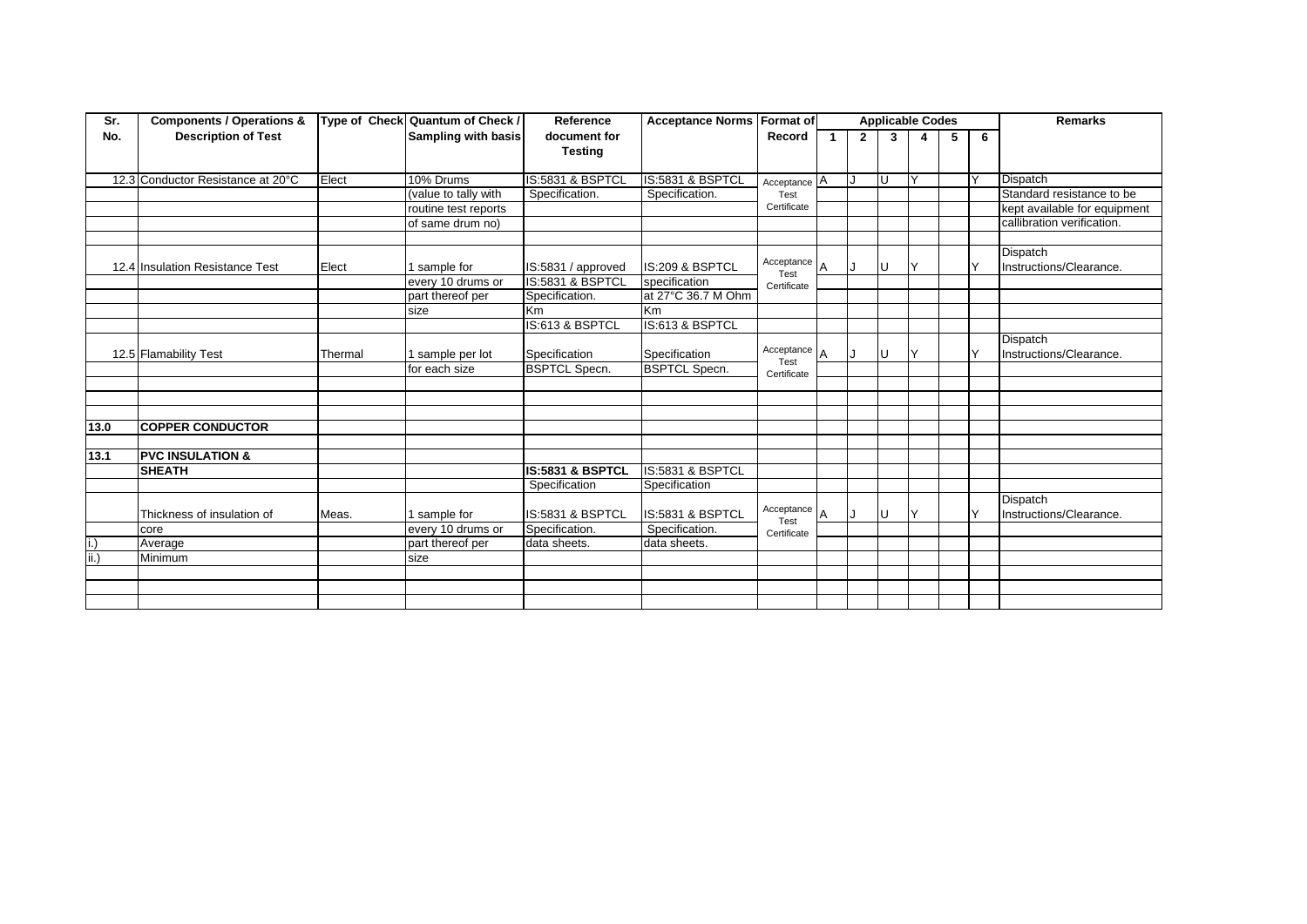| Sr. | <b>Components / Operations &amp;</b> | Type of      | Quantum of Check /     | Reference                      | Acceptance Norms Format of |                           |                |              |    | <b>Applicable Codes</b> |   |   | <b>Remarks</b>                             |
|-----|--------------------------------------|--------------|------------------------|--------------------------------|----------------------------|---------------------------|----------------|--------------|----|-------------------------|---|---|--------------------------------------------|
| No. | <b>Description of Test</b>           | <b>Check</b> | Sampling with<br>basis | document for<br><b>Testing</b> |                            | Record                    |                | $\mathbf{2}$ | 3  |                         | 5 | 6 |                                            |
|     |                                      |              |                        |                                |                            |                           |                |              |    |                         |   |   |                                            |
|     | 13.2 Thickness of Inner Sheath       | Meas.        | 1 sample for           | IS:5831 & BSPTCL               | IS:5831 & BSPTCL           | Acceptance $\overline{A}$ |                |              | ΙU |                         |   |   | <b>Dispatch</b>                            |
|     |                                      |              | every 10 drums or      | Specification.                 | Specification.             | Test                      |                |              |    |                         |   |   |                                            |
|     |                                      |              | part thereof per       | data sheets.                   | data sheets.               | Certificate               |                |              |    |                         |   |   |                                            |
|     |                                      |              | size                   |                                |                            |                           |                |              |    |                         |   |   |                                            |
|     |                                      |              |                        |                                |                            |                           |                |              |    |                         |   |   |                                            |
|     | 13.3 Thickness of Outer Sheath       | Meas.        | 1 sample for           | IS:1554(Part-1)                | IS:209 & BSPTCL            | Acceptance $A$<br>Test    |                |              | U  |                         |   |   | <b>Dispatch</b><br>Instructions/Clearance. |
|     |                                      |              | every 10 drums or      | IS:5831 & BSPTCL               | specification              | Certificate               |                |              |    |                         |   |   |                                            |
|     |                                      |              | part thereof per       | Specification.                 | data sheets.               |                           |                |              |    |                         |   |   |                                            |
|     |                                      |              | size                   |                                |                            |                           |                |              |    |                         |   |   |                                            |
|     |                                      |              |                        | IS:613 & BSPTCL                | IS:613 & BSPTCL            |                           |                |              |    |                         |   |   |                                            |
|     | 13.4 Tensile Strength &              | Mech         | sample for             | Specification                  | Specification              | Acceptance                | $\overline{A}$ |              | U  | $\checkmark$            |   | ν | <b>Dispatch</b><br>Instructions/Clearance. |
|     | Elongation for Insulation            |              | every 10 drums or      | Approved data                  | Approved data              | Test<br>Certificate       |                |              |    |                         |   |   |                                            |
|     |                                      |              | part thereof per       | sheets. Min. TS                | sheets. Min. TS            |                           |                |              |    |                         |   |   |                                            |
|     |                                      |              | size                   | 12.5 N/mm2.                    | 12.5 N/mm2.                |                           |                |              |    |                         |   |   |                                            |
|     |                                      |              |                        | Elongation 150%                | Elongation 150%            |                           |                |              |    |                         |   |   |                                            |
|     |                                      |              |                        | (Min.)                         | (Min.)                     |                           |                |              |    |                         |   |   |                                            |
|     |                                      |              |                        | Elongation 150%                | Elongation 150%            |                           |                |              |    |                         |   |   |                                            |
|     |                                      |              |                        | (Min.)                         | (Min.)                     |                           |                |              |    |                         |   |   |                                            |
|     |                                      |              |                        | IS:5831 & BSPTCL               | IS:5831 & BSPTCL           |                           |                |              |    |                         |   |   |                                            |
|     | 13.5 Cold Bend Test for all diameter | Mech         | 1 sample of any        | Specification                  | Specification              | Acceptance<br>Test        | $\overline{A}$ |              | U  | $\checkmark$            |   |   | <b>Dispatch</b><br>Instructions/Clearance. |
|     | Cables                               |              | size per order         | IS:5831 & BSPTCL               | IS:5831 & BSPTCL           | Certificate               |                |              |    |                         |   |   |                                            |
|     |                                      |              |                        | Specification.                 | Specification.             |                           |                |              |    |                         |   |   |                                            |
|     |                                      |              |                        |                                |                            |                           |                |              |    |                         |   |   |                                            |
|     | 13.6 Cold Impact test for diameter   | Mech         | 1 sample of any        | IS:1554(Part-1). No            | IS:1554(Part-1). No        | Acceptance $A$<br>Test    |                |              | U  | $\checkmark$            |   |   | <b>Dispatch</b><br>Instructions/Clearance. |
|     | more than 12.5 mm                    |              | size per order         | signs of cracks or             | signs of cracks or         | Certificate               |                |              |    |                         |   |   |                                            |
|     |                                      |              |                        | scales                         | scales                     |                           |                |              |    |                         |   |   |                                            |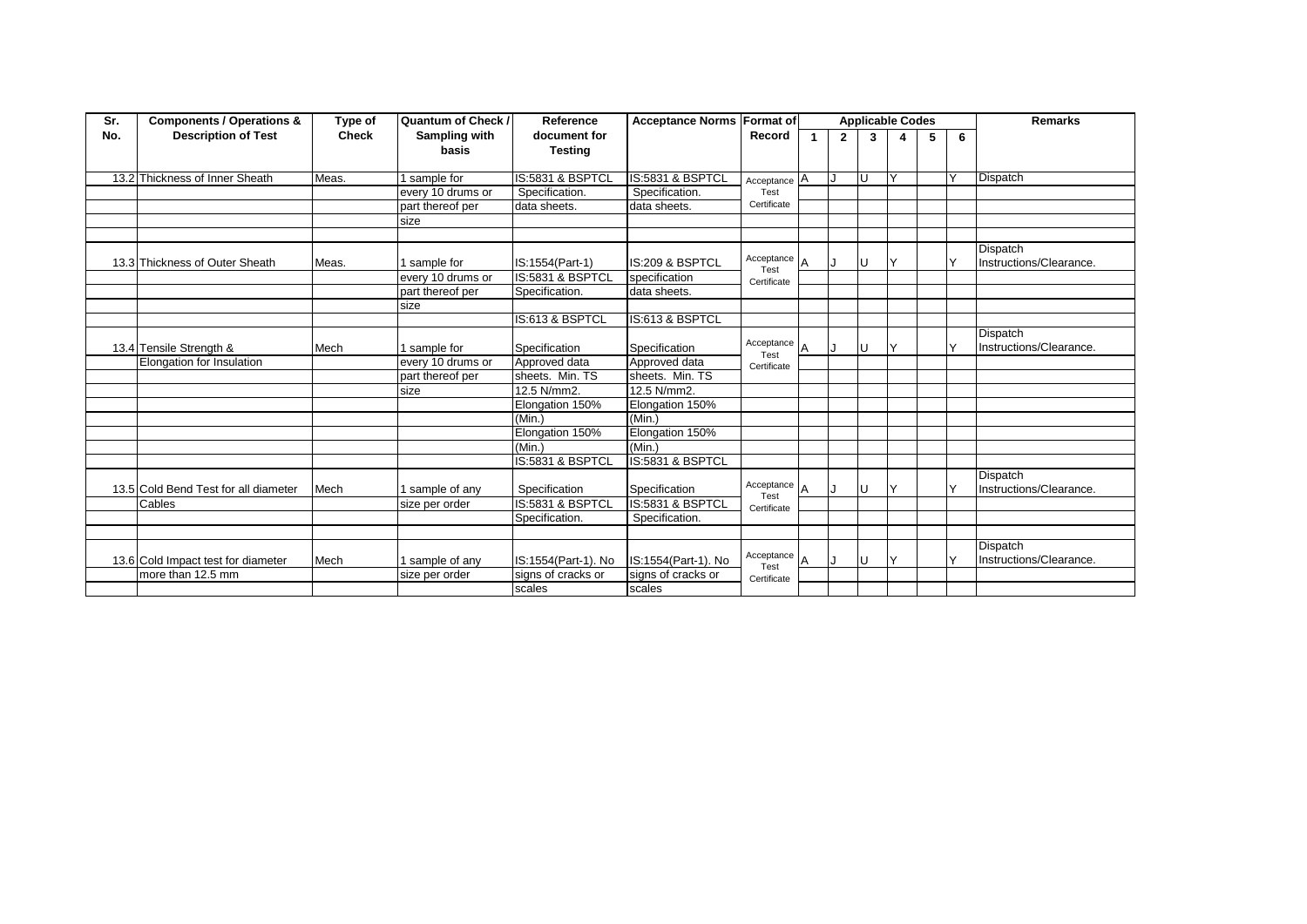| Sr. | <b>Components / Operations &amp;</b> | Type of      | Quantum of Check / | Reference           | <b>Acceptance Norms Format of</b> |                             |              |              |    | <b>Applicable Codes</b> |   |              | <b>Remarks</b>          |
|-----|--------------------------------------|--------------|--------------------|---------------------|-----------------------------------|-----------------------------|--------------|--------------|----|-------------------------|---|--------------|-------------------------|
| No. | <b>Description of Test</b>           | <b>Check</b> | Sampling with      | document for        |                                   | Record                      | $\mathbf{1}$ | $\mathbf{2}$ | 3  | 4                       | 5 | 6            |                         |
|     |                                      |              | basis              | <b>Testing</b>      |                                   |                             |              |              |    |                         |   |              |                         |
|     |                                      |              |                    |                     |                                   |                             |              |              |    |                         |   |              |                         |
|     | 13.7 Oxygen Index test on outer      | Envir.       | sample per lot     | IS:5831 & BSPTCL    | IS:5831 & BSPTCL                  | $Acceptance$ $\overline{A}$ |              | IJ           | U  |                         |   |              | Dispatch                |
|     | sheath                               |              | for each size      | Specification.      | Specification.                    | Test                        |              |              |    |                         |   |              |                         |
|     |                                      |              |                    | Min. 29%            | Min. 29%                          | Certificate                 |              |              |    |                         |   |              |                         |
|     |                                      |              |                    |                     |                                   |                             |              |              |    |                         |   |              |                         |
|     |                                      |              |                    |                     |                                   |                             |              |              |    |                         |   |              | Dispatch                |
|     | 13.8 Temperature Index test on       | Envir.       | sample per lot     | ASTMD-2863/         | ASTMD-2863 /                      | Acceptance $A$<br>Test      |              |              | U  | Y                       |   | $\checkmark$ | Instructions/Clearance. |
|     | outer sheath                         |              | for each size      | approved data sheet | IS:209 & BSPTCL                   | Certificate                 |              |              |    |                         |   |              |                         |
|     |                                      |              |                    | IS:5831 & BSPTCL    | specification                     |                             |              |              |    |                         |   |              |                         |
|     |                                      |              |                    | Specification.      |                                   |                             |              |              |    |                         |   |              |                         |
|     |                                      |              |                    |                     |                                   |                             |              |              |    |                         |   |              | Dispatch                |
|     | 13.9 Flame Retardant test on         | Thermal      | sample per lot     | IS:1554 Cl. 16.6    | IS:1554 Cl. 16.6                  | Acceptance $A$              |              |              | U  | Y                       |   | $\checkmark$ | Instructions/Clearance. |
|     | single core cables                   |              | for each size      | IS:613 & BSPTCL     | IS:613 & BSPTCL                   | Test<br>Certificate         |              |              |    |                         |   |              |                         |
|     |                                      |              |                    | Specification       | Specification                     |                             |              |              |    |                         |   |              |                         |
|     |                                      |              |                    | specimen within 300 | specimen within 300               |                             |              |              |    |                         |   |              |                         |
|     |                                      |              |                    | mm from its upper   | mm from its upper                 |                             |              |              |    |                         |   |              |                         |
|     |                                      |              |                    | end                 | end                               |                             |              |              |    |                         |   |              |                         |
|     |                                      |              |                    |                     |                                   |                             |              |              |    |                         |   |              |                         |
|     | <b>14.0 ADDITIONAL TESTS FOR</b>     |              |                    |                     |                                   |                             |              |              |    |                         |   |              |                         |
|     |                                      |              |                    |                     |                                   |                             |              |              |    |                         |   |              |                         |
|     |                                      |              |                    |                     |                                   |                             |              |              |    |                         |   |              | Dispatch                |
|     | 14.1 Acid Gas Generation             | Envir.       | sample per lot     | IEC-754-1 /Power    | IEC-754-1 /Power                  | Acceptance $A$<br>Test      |              | IJ           | IJ | Y                       |   | $\checkmark$ | Instructions/Clearance. |
|     |                                      |              | for each size      | IS:5831 & BSPTCL    | IS:5831 & BSPTCL                  | Certificate                 |              |              |    |                         |   |              |                         |
|     |                                      |              |                    | Specification       | Specification                     |                             |              |              |    |                         |   |              |                         |
|     |                                      |              |                    | IS:5831 & BSPTCL    | IS:5831 & BSPTCL                  |                             |              |              |    |                         |   |              |                         |
|     |                                      |              |                    |                     |                                   |                             |              |              |    |                         |   |              | <b>Dispatch</b>         |
|     | 14.2 Flamability Test                | Thermal      | sample per lot     | Specification.      | Specification.                    | Acceptance $A$              |              | IJ           | U  | Υ                       |   | $\checkmark$ | Instructions/Clearance. |
|     |                                      |              | for each size      | Chimney SS-424-14   | Chimney SS-424-14                 | Test<br>Certificate         |              |              |    |                         |   |              |                         |
|     |                                      |              |                    | $-75$ class-F3 /    | $-75$ class-F3 /                  |                             |              |              |    |                         |   |              |                         |
|     |                                      |              |                    | approved data sheet | approved data sheet               |                             |              |              |    |                         |   |              |                         |
|     |                                      |              |                    |                     |                                   |                             |              |              |    |                         |   |              |                         |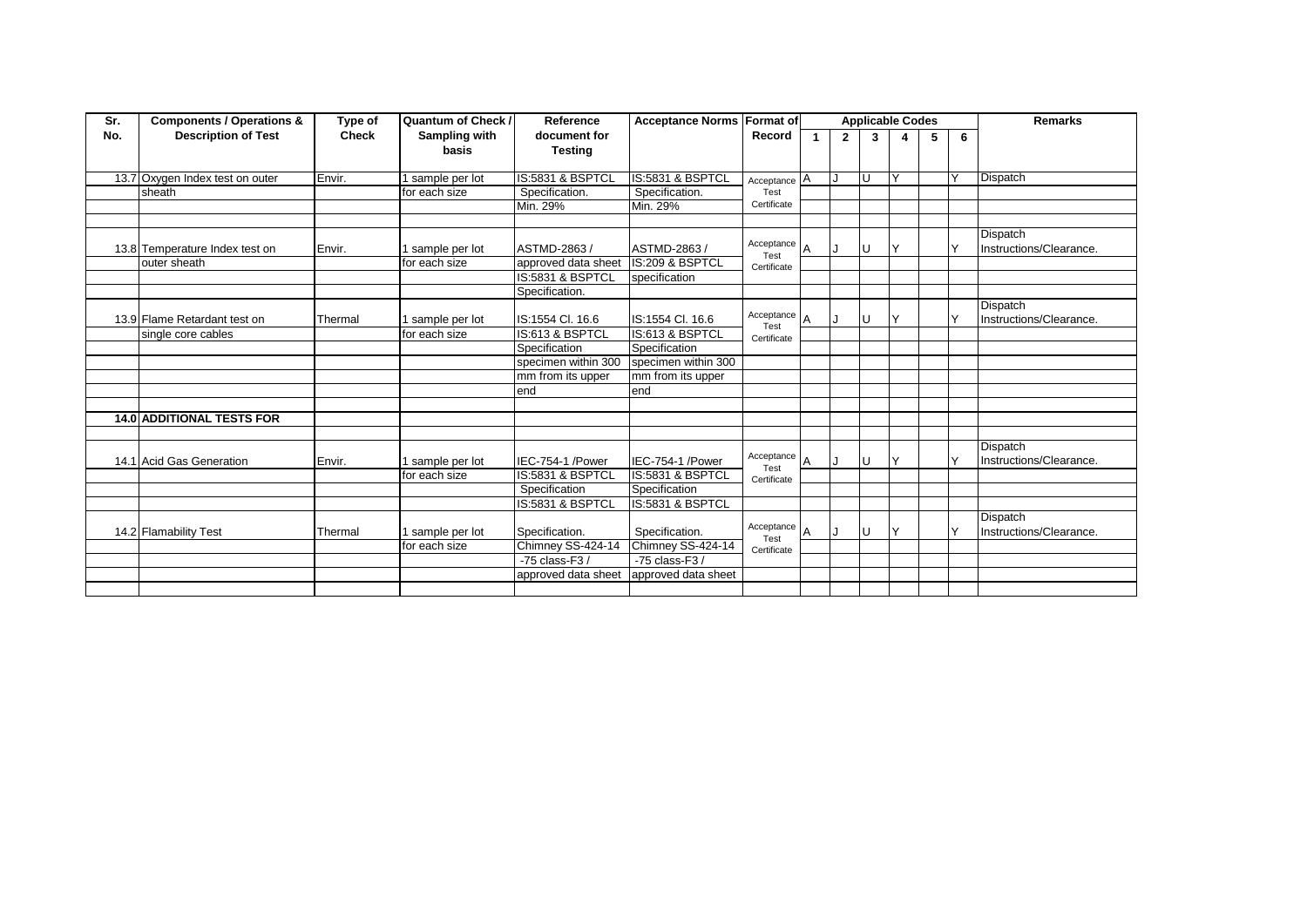| Sr.  | <b>Components / Operations &amp;</b> |        | Type of Check Quantum of Check / | Reference               | <b>Acceptance Norms Format of</b> |                        |   |              |   | <b>Applicable Codes</b> |   |   | <b>Remarks</b>          |
|------|--------------------------------------|--------|----------------------------------|-------------------------|-----------------------------------|------------------------|---|--------------|---|-------------------------|---|---|-------------------------|
| No.  | <b>Description of Test</b>           |        | <b>Sampling with basis</b>       | document for            |                                   | Record                 |   | $\mathbf{2}$ | 3 | 4                       | 5 | 6 |                         |
|      |                                      |        |                                  | <b>Testing</b>          |                                   |                        |   |              |   |                         |   |   |                         |
|      |                                      |        |                                  |                         |                                   |                        |   |              |   |                         |   |   |                         |
| 15.0 | <b>ARMOURING</b>                     |        |                                  | IS:5831 & BSPTCL        | IS:5831 & BSPTCL                  |                        |   |              |   |                         |   |   |                         |
|      |                                      |        |                                  |                         |                                   |                        |   |              |   |                         |   |   | Dispatch                |
|      | 15.1 Resistivity for Armour wire     | Elect  | sample per                       | Specification.          | Specification.                    | Acceptance $A$<br>Test |   | IJ           | U |                         |   |   | Instructions/Clearance. |
|      |                                      |        | every 10 drums or                | data sheets Max.        | data sheets Max.                  | Certificate            |   |              |   |                         |   |   |                         |
|      |                                      |        | part thereof per                 | 14.5 x $10^{-6}$ Ohm.cm | 14.5 x $10^{-6}$ Ohm.cm           |                        |   |              |   |                         |   |   |                         |
|      |                                      |        | size                             | at 20 Deg.C             | at 20 Deg.C                       |                        |   |              |   |                         |   |   |                         |
|      |                                      |        |                                  |                         | IS:209 & BSPTCL                   |                        |   |              |   |                         |   |   |                         |
|      |                                      |        |                                  |                         |                                   |                        |   |              |   |                         |   |   | <b>Dispatch</b>         |
|      | 15.2 Tensile Strength                | Mech   | sample per                       | IS:5831 & BSPTCL        | specification                     | Acceptance<br>Test     | A | IJ           | U |                         |   | ٧ | Instructions/Clearance. |
|      |                                      |        | every 10 drums or                | Specification.          | data sheets                       | Certificate            |   |              |   |                         |   |   |                         |
|      |                                      |        | part thereof per                 |                         |                                   |                        |   |              |   |                         |   |   |                         |
|      |                                      |        | size                             | IS:613 & BSPTCL         | IS:613 & BSPTCL                   |                        |   |              |   |                         |   |   |                         |
|      |                                      |        |                                  | Specification           | Specification                     |                        |   |              |   |                         |   |   |                         |
|      |                                      |        |                                  |                         |                                   |                        |   |              |   |                         |   |   | <b>Dispatch</b>         |
|      | 15.3 Closeness                       | Visual | 1 sample per                     | IS:3975 /approved       | IS:3975 /approved                 | Acceptance $A$<br>Test |   | IJ           | U |                         |   |   | Instructions/Clearance. |
|      |                                      |        | every 10 drums or                | data sheets. Gap        | data sheets. Gap                  | Certificate            |   |              |   |                         |   |   |                         |
|      |                                      |        | part thereof per                 | between two wires       | between two wires                 |                        |   |              |   |                         |   |   |                         |
|      |                                      |        | size                             | shall not be more       | shall not be more                 |                        |   |              |   |                         |   |   |                         |
|      |                                      |        |                                  | than one wire dia/      | than one wire dia/                |                        |   |              |   |                         |   |   |                         |
|      |                                      |        | size                             | of specified number     | of specified number               |                        |   |              |   |                         |   |   |                         |
|      |                                      |        |                                  | of dips as per IS,      | of dips as per IS,                |                        |   |              |   |                         |   |   |                         |
|      |                                      |        |                                  | IS:5831 & BSPTCL        | IS:5831 & BSPTCL                  |                        |   |              |   |                         |   |   |                         |
|      |                                      |        |                                  | Specification           | Specification                     |                        |   |              |   |                         |   |   |                         |
|      |                                      |        |                                  | IS:5831 & BSPTCL        | <b>IS:5831 &amp; BSPTCL</b>       |                        |   |              |   |                         |   |   |                         |
|      |                                      |        |                                  | Specification.          | Specification.                    |                        |   |              |   |                         |   |   |                         |
|      |                                      |        |                                  |                         |                                   |                        |   |              |   |                         |   |   |                         |
|      |                                      |        |                                  |                         |                                   |                        |   |              |   |                         |   |   |                         |
|      |                                      |        |                                  |                         |                                   |                        |   |              |   |                         |   |   |                         |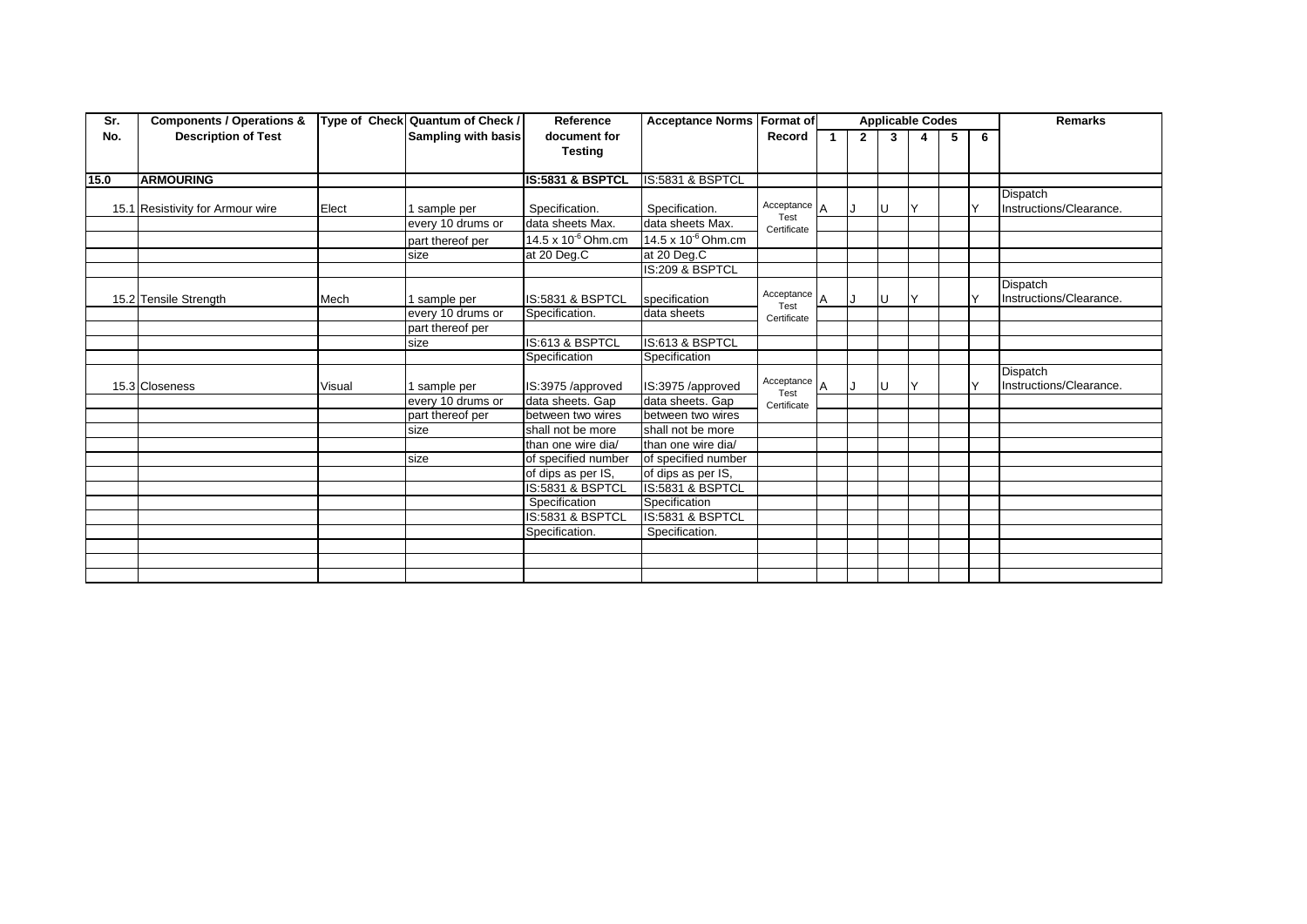| Sr. | <b>Components / Operations &amp;</b>          |        | Type of Check Quantum of Check / | Reference                      | <b>Acceptance Norms Format of</b> |                    | <b>Applicable Codes</b> |              |     |              |   | <b>Remarks</b> |                         |
|-----|-----------------------------------------------|--------|----------------------------------|--------------------------------|-----------------------------------|--------------------|-------------------------|--------------|-----|--------------|---|----------------|-------------------------|
| No. | <b>Description of Test</b>                    |        | <b>Sampling with basis</b>       | document for<br><b>Testing</b> |                                   | Record             |                         | $\mathbf{2}$ | 3   | 4            | 5 | 6              |                         |
|     |                                               |        |                                  |                                |                                   |                    |                         |              |     |              |   |                |                         |
|     |                                               |        |                                  |                                |                                   |                    |                         |              |     |              |   |                | Dispatch                |
|     | 15.4 Weight of Zinc Coating                   | Chem   | sample per                       | IS:5831 & BSPTCL               | IS:5831 & BSPTCL                  | Acceptance<br>Test | A                       |              | U   |              |   |                | Instructions/Clearance. |
|     |                                               |        | every 10 drums or                | Specification.                 | Specification.                    | Certificate        |                         |              |     |              |   |                |                         |
|     |                                               |        | part thereof                     |                                |                                   |                    |                         |              |     |              |   |                |                         |
|     |                                               |        |                                  |                                |                                   |                    |                         |              |     |              |   |                |                         |
|     |                                               |        |                                  |                                |                                   |                    |                         |              |     |              |   |                | Dispatch                |
|     | 15.5 Torsion/Winding                          | Mech   | sample per                       | IS:3975 / approved             | IS:3975 /approved                 | Acceptance<br>Test | A                       |              | U   |              |   |                | Instructions/Clearance. |
|     |                                               |        | every 10 drums or                | data sheets.                   | IS:209 & BSPTCL                   | Certificate        |                         |              |     |              |   |                |                         |
|     |                                               |        | part thereof per                 | IS:5831 & BSPTCL               | specification                     |                    |                         |              |     |              |   |                |                         |
|     |                                               |        | size                             | Specification.                 |                                   |                    |                         |              |     |              |   |                |                         |
|     |                                               |        |                                  |                                |                                   |                    |                         |              |     |              |   |                |                         |
| 16  | <b>DRUMS</b>                                  |        |                                  | IS:613 & BSPTCL                | IS:613 & BSPTCL                   |                    |                         |              |     |              |   |                |                         |
|     |                                               |        |                                  | Specification                  | Specification                     |                    |                         |              |     |              |   |                |                         |
|     |                                               |        |                                  |                                |                                   |                    |                         |              |     |              |   |                | Dispatch                |
|     | 16.1 Visual check for defects                 | Visual | 100%                             | <b>BSPTCL</b>                  | <b>BSPTCL</b>                     | Acceptance<br>Test |                         |              | IU. | $\checkmark$ |   |                | Instructions/Clearance. |
|     |                                               |        |                                  | Specification                  | Specification                     | Certificate        |                         |              |     |              |   |                |                         |
|     |                                               |        |                                  |                                |                                   |                    |                         |              |     |              |   |                |                         |
|     |                                               |        |                                  |                                |                                   | Acceptance         |                         |              |     |              |   |                | Dispatch                |
|     | 16.2 Dimensions                               | Meas.  | sample per                       | Approved drawings              | Approved drawings                 | Test               | $\overline{A}$          |              | U   | $\checkmark$ |   |                | Instructions/Clearance. |
|     |                                               |        | every 10 drums or                |                                |                                   | Certificate        |                         |              |     |              |   |                |                         |
|     | Physical test for insulation and outer sheath |        |                                  |                                |                                   |                    |                         |              |     |              |   |                |                         |
|     |                                               |        |                                  |                                |                                   |                    |                         |              |     |              |   |                | <b>Dispatch</b>         |
|     | 16.3 Shrinkage Test                           | Meas.  | Sample/Lot/Type                  | <b>BSPTCL specs/As</b>         | <b>BSPTCL specs/As</b>            | Test               | A                       |              | U   |              |   |                | Instructions/Clearance. |
|     |                                               |        |                                  | Per IS 1554(Part-1)            | Per IS 1554(Part-1)               | Report             |                         |              |     |              |   |                |                         |
|     |                                               |        |                                  |                                |                                   |                    |                         |              |     |              |   |                | <b>Dispatch</b>         |
|     | 16.4 Hot Deformation Test                     | Meas.  | Sample/Lot/Type                  |                                |                                   | Test               | A                       |              | U   |              |   |                | Instructions/Clearance. |
|     |                                               |        |                                  | Specification                  | Specification                     | Report             |                         |              |     |              |   |                |                         |
|     |                                               |        |                                  |                                |                                   |                    |                         |              |     |              |   |                | <b>Dispatch</b>         |
|     | 16.5 Heat Shock Test                          | Meas.  | Sample/Lot/Type                  |                                |                                   | Test               | A                       |              | IU. | v            |   |                | Instructions/Clearance. |
|     |                                               |        |                                  | Specification.                 | Specification.                    | Report             |                         |              |     |              |   |                |                         |
|     | 16.6 Thermal Stablity                         | Meas.  | Sample/Lot/Type                  | <b>BSPTCL specs/As</b>         | <b>BSPTCL specs/As</b>            | Test               | $\overline{A}$          |              | IJ  |              |   |                | Dispatch                |
|     |                                               |        |                                  | Per IS 1554(Part-1)            | Per IS 1554(Part-1)               | Report             |                         |              |     |              |   |                |                         |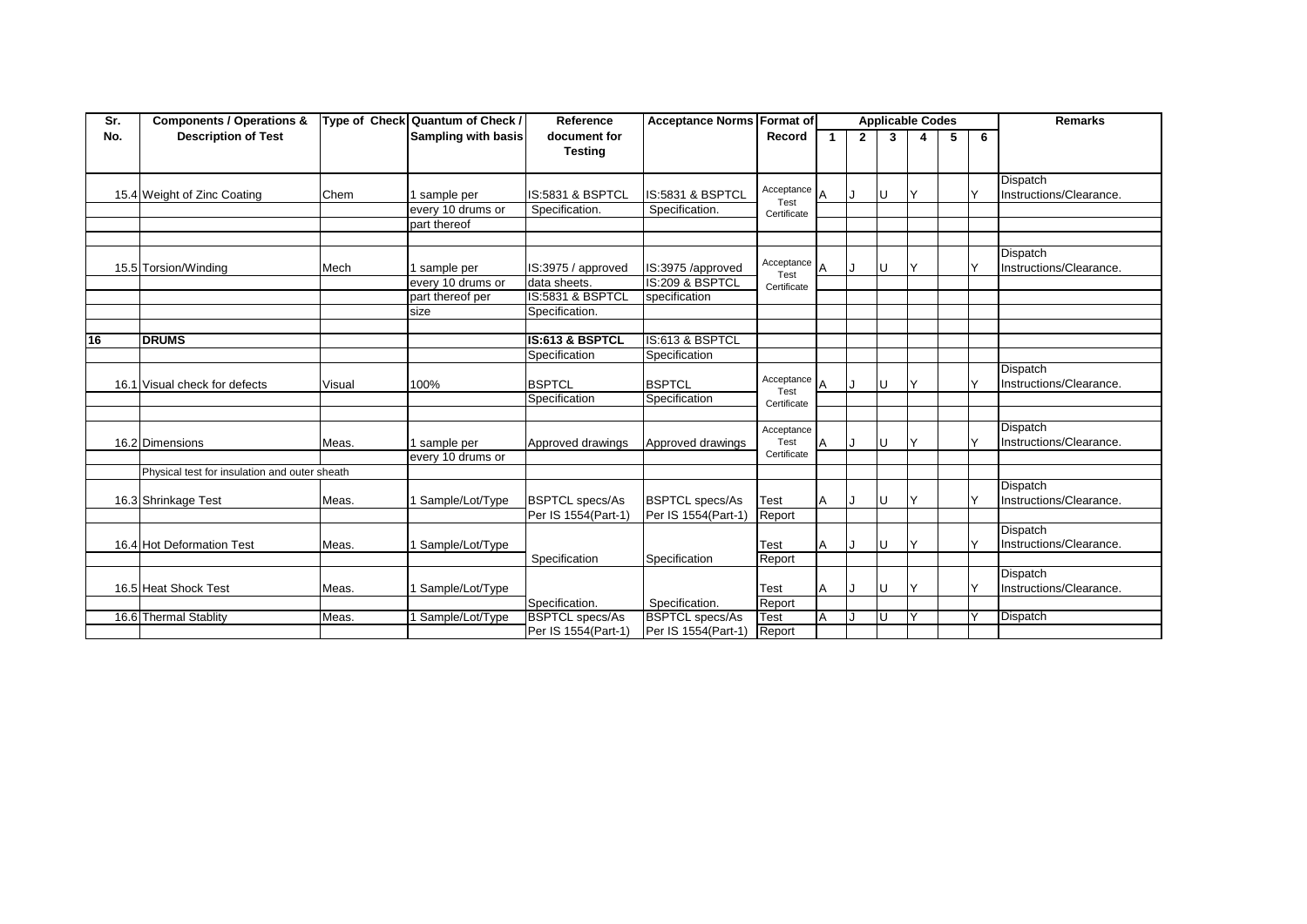| BIHAR STATE POWER TRANSMISSION COMPANY LIMITED |                                                                                    |                                     |                                  |                                          |                                                        |                                                       |                      |                |              |                               |                               |   |                  |  |
|------------------------------------------------|------------------------------------------------------------------------------------|-------------------------------------|----------------------------------|------------------------------------------|--------------------------------------------------------|-------------------------------------------------------|----------------------|----------------|--------------|-------------------------------|-------------------------------|---|------------------|--|
|                                                | <b>MANUFACTURING QUALITY PLAN -- PVC CONTROL CABLE</b>                             |                                     |                                  |                                          |                                                        |                                                       |                      |                |              |                               |                               |   |                  |  |
|                                                | <b>MANUFACTURERS</b>                                                               | <b>Customer</b>                     | Vendor's                         | Item:                                    | <b>MQP No: 007</b>                                     |                                                       |                      |                |              | Valid<br>15.01.2016           |                               |   |                  |  |
|                                                | <b>DETAILS</b>                                                                     |                                     | Code                             | 1.1 KV GRADE PVC<br><b>CONTROL CABLE</b> |                                                        |                                                       |                      |                |              |                               | From:                         |   |                  |  |
|                                                |                                                                                    |                                     |                                  |                                          |                                                        |                                                       |                      |                |              | <b>Valid</b>                  |                               |   |                  |  |
|                                                |                                                                                    | <b>BSPTCL</b>                       |                                  |                                          | <b>Rev. No. 00</b>                                     |                                                       |                      |                |              |                               | <b>Till Revision</b><br>Upto: |   |                  |  |
|                                                |                                                                                    |                                     |                                  |                                          |                                                        |                                                       |                      |                |              |                               |                               |   |                  |  |
|                                                |                                                                                    |                                     |                                  |                                          | Date 02.01.2016                                        |                                                       |                      | Page: 26 of 27 |              |                               |                               |   |                  |  |
|                                                |                                                                                    |                                     |                                  |                                          | <b>MANUFACTURING QUALITY PLAN -- PVC CONTROL CABLE</b> |                                                       |                      |                |              |                               |                               |   |                  |  |
|                                                |                                                                                    |                                     |                                  |                                          |                                                        |                                                       |                      |                |              |                               |                               |   |                  |  |
|                                                | <b>MANUFACTURERS</b>                                                               | <b>Customer</b>                     | Vendor's                         | Item:                                    | <b>MQP No: 007</b>                                     |                                                       |                      |                |              | Valid                         | 15.01.2016                    |   |                  |  |
|                                                | <b>DETAILS</b><br><b>BSPTCL</b>                                                    |                                     | Code                             | 1.1 KV GRADE PVC<br><b>CONTROL CABLE</b> |                                                        |                                                       |                      |                |              |                               | From:                         |   |                  |  |
|                                                |                                                                                    |                                     |                                  |                                          | <b>Rev. No. 00</b>                                     |                                                       |                      |                |              | Valid                         |                               |   |                  |  |
|                                                |                                                                                    |                                     |                                  |                                          |                                                        |                                                       |                      |                |              | <b>Till Revision</b><br>Upto: |                               |   |                  |  |
|                                                |                                                                                    |                                     |                                  | Date 02.01.2016                          |                                                        |                                                       |                      |                |              |                               |                               |   |                  |  |
|                                                |                                                                                    |                                     |                                  |                                          |                                                        |                                                       | Page<br>of           |                |              |                               |                               |   |                  |  |
|                                                |                                                                                    |                                     |                                  |                                          |                                                        |                                                       |                      |                |              |                               |                               |   |                  |  |
| Sr.                                            | <b>Components / Operations &amp;</b>                                               |                                     | Type of Check Quantum of Check / | Reference                                |                                                        | Acceptance Norms Format of<br><b>Applicable Codes</b> |                      |                |              |                               |                               |   | <b>Remarks</b>   |  |
| No.                                            | <b>Description of Test</b>                                                         |                                     | <b>Sampling with basis</b>       | document for<br><b>Testing</b>           |                                                        | Record                                                | $\blacktriangleleft$ | 2 <sup>1</sup> | $\mathbf{3}$ | 5<br>6<br>$\overline{4}$      |                               |   |                  |  |
|                                                |                                                                                    |                                     |                                  |                                          |                                                        |                                                       |                      |                |              |                               |                               |   | <b>Dispatch</b>  |  |
|                                                |                                                                                    |                                     |                                  |                                          |                                                        |                                                       |                      |                |              |                               |                               |   | Instructions/Cle |  |
|                                                | 16.7 High Volatge Test(Water                                                       | Meas.                               | 1 Sample/Lot/Type                |                                          |                                                        | Test                                                  | A                    | Τ.             | U            | Y                             |                               | Y | arance.          |  |
|                                                | Imersion Test only AC Test as<br>per clause no.16.3.1                              |                                     |                                  | IS:5831 & BSPTCL                         | IS:5831 & BSPTCL                                       | Report                                                |                      |                |              |                               |                               |   |                  |  |
|                                                |                                                                                    |                                     |                                  |                                          |                                                        |                                                       |                      |                |              |                               |                               |   |                  |  |
|                                                |                                                                                    |                                     |                                  |                                          |                                                        |                                                       |                      |                |              |                               |                               |   |                  |  |
|                                                | 17.0 TYPE TESTS                                                                    |                                     |                                  |                                          |                                                        |                                                       |                      |                |              |                               |                               |   |                  |  |
|                                                | All type tests to be carried out as per BSPTCL specifications by BSPTCL            | IS:5831 & BSPTCL<br>IS:209 & BSPTCL |                                  | <b>Type Test</b>                         |                                                        |                                                       |                      |                |              |                               |                               |   |                  |  |
|                                                | Engineering Deptt. Approval of type tests by Engg. Deptt. Or waiver there of to be |                                     |                                  |                                          |                                                        | Certificate                                           |                      |                |              |                               |                               |   |                  |  |
|                                                | shown at time of Final Inspection to enable clear the despatch of material.        |                                     |                                  |                                          |                                                        |                                                       |                      |                |              |                               |                               |   |                  |  |
|                                                |                                                                                    |                                     |                                  | IS:613 & BSPTCL<br>Specification         | IS:613 & BSPTCL<br>Specification                       |                                                       |                      |                |              |                               |                               |   |                  |  |
|                                                |                                                                                    |                                     |                                  |                                          |                                                        |                                                       |                      |                |              |                               |                               |   |                  |  |
|                                                |                                                                                    |                                     |                                  |                                          |                                                        |                                                       |                      |                |              |                               |                               |   |                  |  |
|                                                |                                                                                    |                                     |                                  |                                          |                                                        |                                                       |                      |                |              |                               |                               |   |                  |  |
|                                                |                                                                                    |                                     |                                  |                                          |                                                        |                                                       |                      |                |              |                               |                               |   |                  |  |
|                                                |                                                                                    |                                     |                                  |                                          |                                                        |                                                       |                      |                |              |                               |                               |   |                  |  |
|                                                |                                                                                    |                                     |                                  |                                          |                                                        |                                                       |                      |                |              |                               |                               |   |                  |  |
|                                                |                                                                                    |                                     |                                  |                                          |                                                        |                                                       |                      |                |              |                               |                               |   |                  |  |